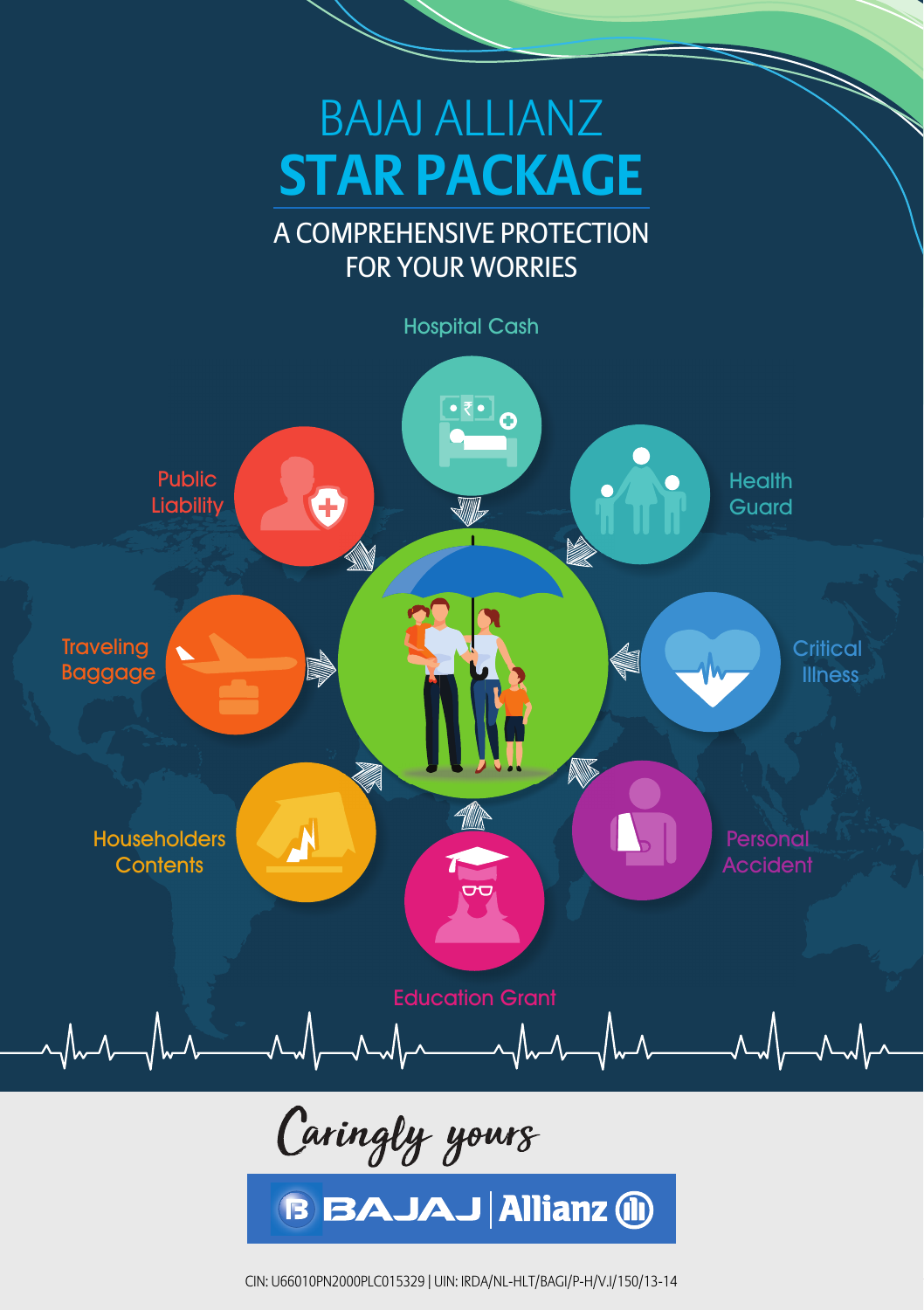# Internal Tariff

All premiums are exclusive of GST \*A= Adult, \*\*C= Child

| Section 1. Hospital Cash |           |                 |          |          |          |       |  |  |  |
|--------------------------|-----------|-----------------|----------|----------|----------|-------|--|--|--|
|                          |           | Age             |          |          |          |       |  |  |  |
| Option                   | Sum       |                 | Above 25 | Above 40 | Above 50 | 56yrs |  |  |  |
|                          | Insured   | Up to<br>25 Yrs | up to    | up to    | up to    | and   |  |  |  |
|                          |           |                 | 40 Yrs   | 50 Yrs   | 55 Yrs   | above |  |  |  |
| A                        | $500/-$   | 250             | 400      | 650      | 900      | 1,200 |  |  |  |
| B                        | $1000/-$  | 300             | 600      | 900      | 1,300    | 1,800 |  |  |  |
|                          | $2000/-$  | 600             | 850      | 1,700    | 2,800    | 3,600 |  |  |  |
| D                        | $2,500/-$ | 800             | 1,100    | 2,600    | 3,500    | 4,600 |  |  |  |

#### Section 2. Health Guard

#### **Zone A**

Delhi / NCR, Mumbai including (Navi Mumbai, Thane and Kalyan), Hyderabad and Secunderabad, Kolkata, Ahmedabad, Vadodara and Surat.

#### **Zone B**

Rest of India apart, from the states/UTs/cities classified under Zone A and Zone C, are classified as Zone B.

#### **Zone C**

Andaman & Nicobar Islands, Arunachal Pradesh, Bihar, Chandigarh, Chattisgarh, Goa, Himachal Pradesh, Jammu & Kashmir, Jharkhand, Manipur, Meghalaya, Mizo-ram, Nagaland, Odisha, Punjab, Sikkim, Tripura, Uttarakhand

Note:-

- Policyholders paying Zone A premium rates can avail treatment allover India without any co-payment.
- Those, who pay Zone B premium rates and avail treatment in Zone A city will have to pay 15% co-payment on admissible claim amount.
- Those, who pay Zone C premium rates and avail treatment in Zone A city will have to pay 20% co-payment on admissible claim amount.
- Those, who pay Zone C premium rates and avail treatment in Zone B city will have to pay 5% co-payment on admissible claim amount
- This Co payment will not be applicable for Accidental Hospitalization cases.
- Policyholder residing in Zone B and Zone C can choose to pay premium for Zone A and avail treatment all over India without any co-payment. •
- If opted for coverage under Zone B, then insured will be eligible for 20% discount on the premium. •
- If opted for coverage under Zone C, then insured will be eligible for 30% discount on the premium •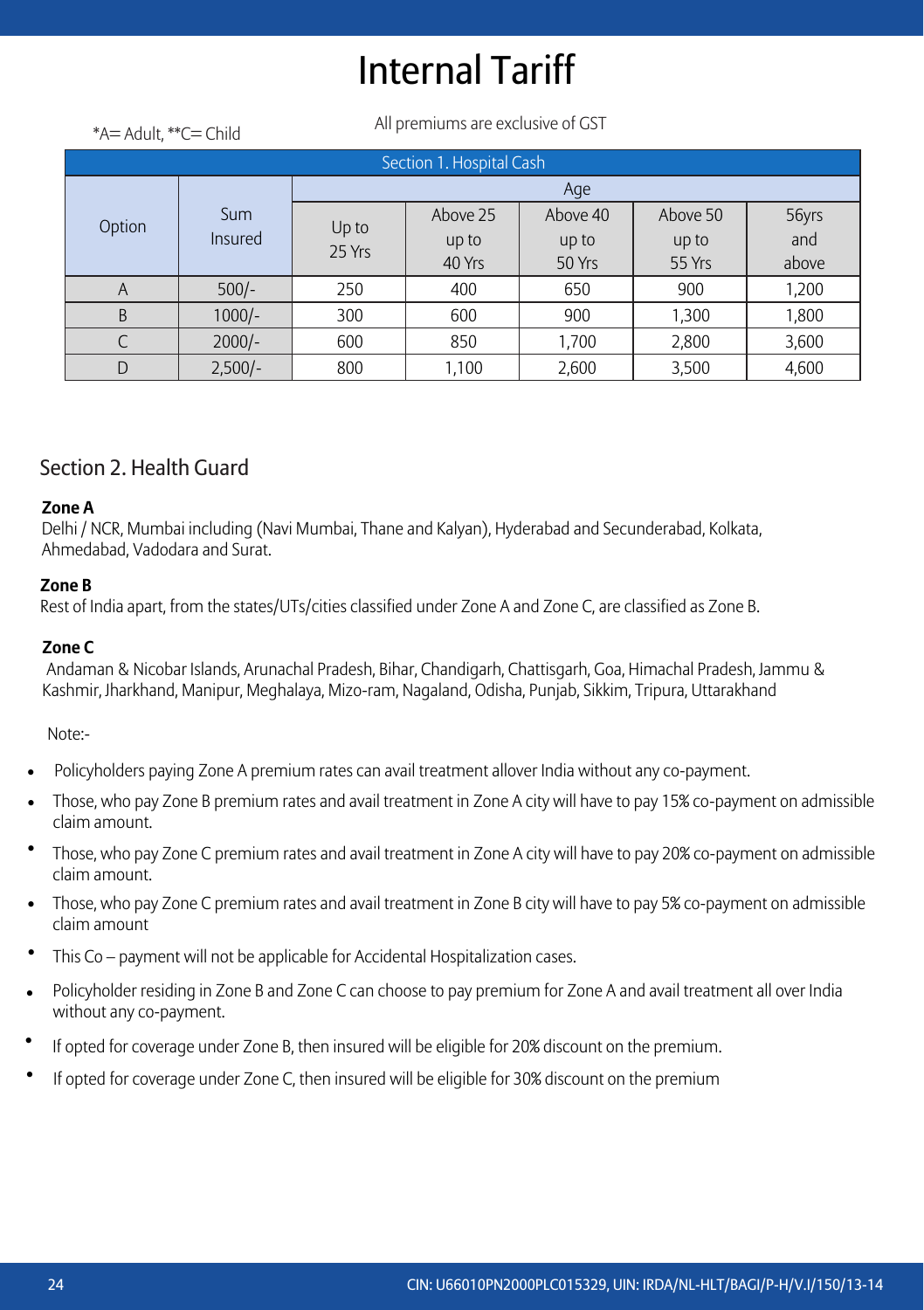Section 2. Health Guard

Note: The premiums are in INR and exclusive of GST \*The Below mentioned premium rates are for Zone A

| <b>Health Guard Silver (Individual)</b> |          |          |  |  |  |
|-----------------------------------------|----------|----------|--|--|--|
| Policy Holder Age/SI                    | 1,50,000 | 2,00,000 |  |  |  |
| 3m-20 years                             | 3,550    | 4,000    |  |  |  |
| 21-25 years                             | 4,900    | 5,500    |  |  |  |
| 26-30 years                             | 5,400    | 6,050    |  |  |  |
| 31-35 Years                             | 5,700    | 6,400    |  |  |  |
| 36-40 Years                             | 6,500    | 7,250    |  |  |  |
| 41-45 Years                             | 7,750    | 8,700    |  |  |  |
| 46-50 Years                             | 10,250   | 11,500   |  |  |  |
| 51-55 Years                             | 13,300   | 14,950   |  |  |  |
| 56-60 Years                             | 17,650   | 19,800   |  |  |  |
| 61-65 Years                             | 24,450   | 27,450   |  |  |  |
| 66-70 Years                             | 33,450   | 37,550   |  |  |  |
| 71-75 Years                             | 42,650   | 47,850   |  |  |  |
| 76 and above                            | 47,950   | 53,800   |  |  |  |

#### **Health Guard – Silver Plan (Individual)**

#### **Health Guard – Gold Plan (Individual)**

|                        | <b>Health Guard Gold (Individual)</b> |          |          |          |           |           |           |           |           |           |           |           |           |
|------------------------|---------------------------------------|----------|----------|----------|-----------|-----------|-----------|-----------|-----------|-----------|-----------|-----------|-----------|
| Age<br><b>Band</b>     | 3,00,000                              | 4,00,000 | 5,00,000 | 7,50,000 | 10,00,000 | 15,00,000 | 20,00,000 | 25,00,000 | 30,00,000 | 35,00,000 | 40,00,000 | 45,00,000 | 50,00,000 |
| $3m-20$<br>Yrs         | 5,050                                 | 5,600    | 5,900    | 6,400    | 6,850     | 7,600     | 8,200     | 8,650     | 9,050     | 9,400     | 9,700     | 10,000    | 10,250    |
| $21 - 25$<br>Yrs       | 6,950                                 | 7,700    | 8,100    | 8,800    | 9,400     | 10,500    | 11,250    | 11,900    | 12,450    | 12,950    | 13,350    | 13,750    | 14,100    |
| 26-30<br>Yrs           | 7,650                                 | 8,450    | 8,900    | 9,700    | 10,350    | 11,550    | 12,400    | 13,100    | 13,700    | 14,200    | 14,700    | 15,150    | 15,550    |
| $31 - 35$<br>Yrs       | 8,100                                 | 9,000    | 9,450    | 10,300   | 11,000    | 12,250    | 13,150    | 13,900    | 14,550    | 15,100    | 15,600    | 16,050    | 16,500    |
| 36-40<br>Yrs           | 9,150                                 | 10,150   | 10,700   | 11,650   | 12,450    | 13,800    | 14,850    | 15,700    | 16,400    | 17,050    | 17,600    | 18,150    | 18,600    |
| $41 - 45$<br>Yrs       | 10,900                                | 12,100   | 12,750   | 13,900   | 14,900    | 16,500    | 17,700    | 18,700    | 19,600    | 20,350    | 21,050    | 21,650    | 22,250    |
| 46-50<br>Yrs           | 14,350                                | 15,950   | 16,850   | 18,350   | 19,700    | 21,750    | 23,350    | 24,700    | 25,850    | 26,850    | 27,750    | 28,550    | 29,300    |
| 51-55<br>Yrs           | 18,600                                | 20,650   | 21,800   | 23,800   | 25,500    | 28,150    | 30,250    | 31,950    | 33,450    | 34,750    | 35,900    | 37,000    | 37,950    |
| 56-60<br>Yrs           | 24,550                                | 27,300   | 28,850   | 31,450   | 33,800    | 37,200    | 39,950    | 42,250    | 44,200    | 45,900    | 47,450    | 48,900    | 50,150    |
| 61-65<br>Yrs           | 33,950                                | 37,800   | 39,900   | 43,600   | 46,800    | 51,500    | 55,350    | 58,500    | 61,200    | 63,550    | 65,700    | 67,650    | 69,450    |
| 66-70<br>Yrs           | 46,400                                | 51,600   | 54,550   | 59,550   | 64,000    | 70,350    | 75,600    | 79,900    | 83,600    | 86,850    | 89,800    | 92,450    | 94,900    |
| $71 - 75$<br>Yrs       | 59,100                                | 65,750   | 69,500   | 75,850   | 81,550    | 89,600    | 96,250    | 1,01,750  | 1,06,450  | 1,10,600  | 1,14,350  | 1,17,750  | 1,20,850  |
| 76 Yrs<br>and<br>above | 66,400                                | 73,900   | 78,100   | 85,300   | 91,700    | 1,00,750  | 1,08,200  | 1,14,350  | 1,19,650  | 1,24,350  | 1,28,550  | 1,32,350  | 1,35,850  |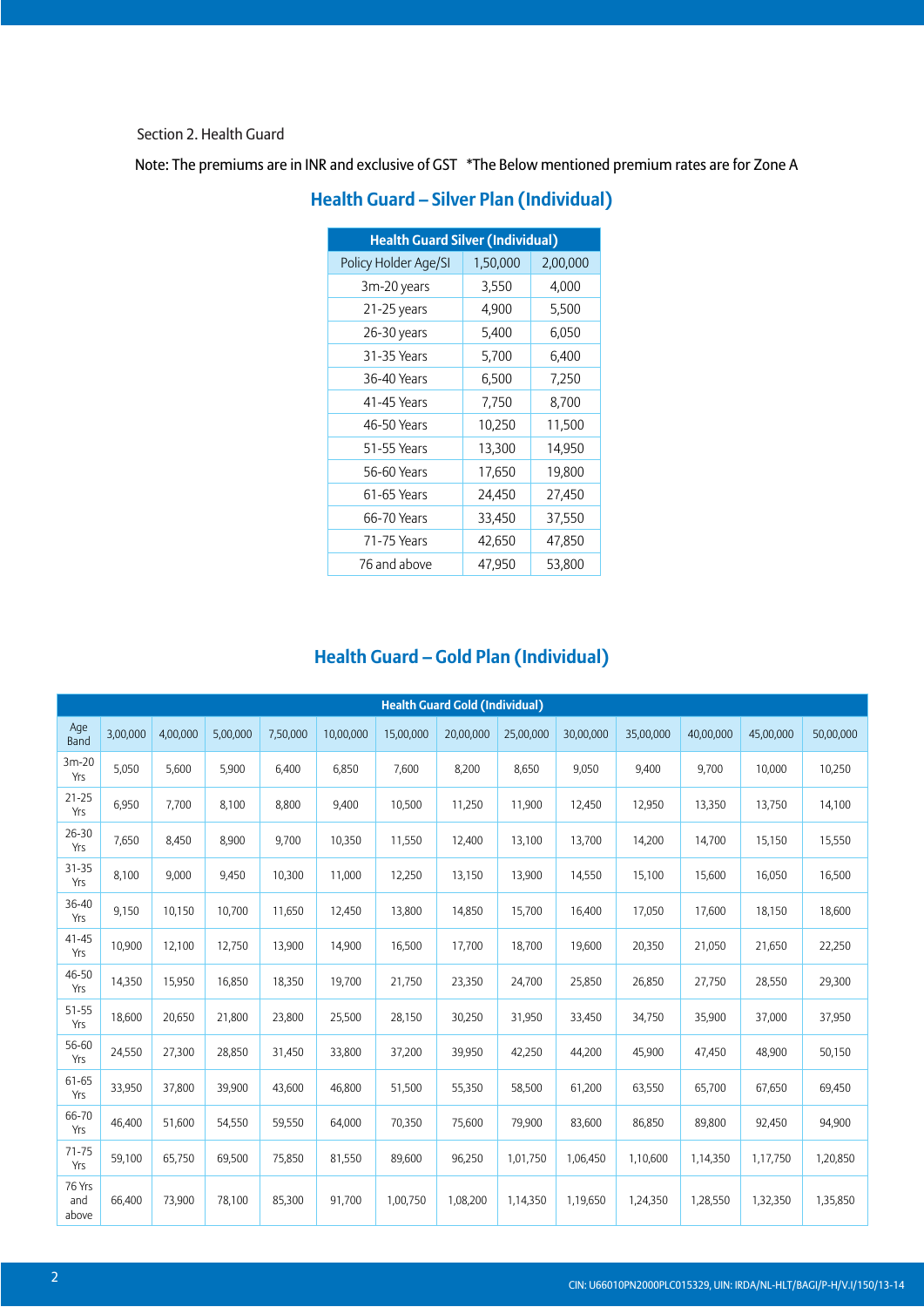#### **Health Guard – Platinum Plan (Individual)** \*A= Adult, \*\*C= Child

|                  |          |          |           |           |           | <b>Health Guard Platinum (Individual)</b> |           |           |           |           |           |           |             |
|------------------|----------|----------|-----------|-----------|-----------|-------------------------------------------|-----------|-----------|-----------|-----------|-----------|-----------|-------------|
| Age<br>Band      | 5,00,000 | 7,50,000 | 10,00,000 | 15,00,000 | 20,00,000 | 25,00,000                                 | 30,00,000 | 35,00,000 | 40,00,000 | 45,00,000 | 50,00,000 | 75,00,000 | 1,00,00,000 |
| $3m-20$<br>Yrs   | 6,550    | 7,100    | 7,600     | 8,450     | 9,050     | 9,550                                     | 9,950     | 10,250    | 10,550    | 10,850    | 11,100    | 12,150    | 13,000      |
| $21 - 25$<br>Yrs | 8,950    | 9,750    | 10,400    | 11,550    | 12,400    | 13,100                                    | 13,600    | 14,050    | 14,500    | 14,850    | 15,200    | 16,700    | 17,850      |
| 26-30<br>Yrs     | 9,900    | 10,750   | 11,500    | 12,750    | 13,700    | 14,450                                    | 15,050    | 15,550    | 16,000    | 16,400    | 16,800    | 18,400    | 19,700      |
| $31 - 35$<br>Yrs | 10,600   | 11,550   | 12,350    | 13,700    | 14,700    | 15,500                                    | 16,100    | 16,650    | 17,150    | 17,600    | 18,000    | 19,700    | 21,050      |
| 36-40<br>Yrs     | 11,950   | 13,000   | 13,900    | 15,400    | 16,550    | 17,450                                    | 18,150    | 18,750    | 19,300    | 19,800    | 20,250    | 22,200    | 23,700      |
| $41 - 45$<br>Yrs | 14,200   | 15,450   | 16,550    | 18,350    | 19,650    | 20,750                                    | 21,550    | 22,300    | 22,950    | 23,550    | 24,100    | 26,400    | 28,200      |
| 46-50<br>Yrs     | 18,700   | 20,400   | 21,850    | 24,100    | 25,900    | 27,350                                    | 28,400    | 29,350    | 30,200    | 31,000    | 31,750    | 34,800    | 37,200      |
| $51 - 55$<br>Yrs | 24,100   | 26,300   | 28,200    | 31,100    | 33,350    | 35,250                                    | 36,650    | 37,850    | 39,000    | 40,000    | 41,000    | 44,900    | 48,000      |
| 56-60<br>Yrs     | 31,750   | 34,650   | 37,200    | 40,950    | 43,950    | 46,450                                    | 48,250    | 49,900    | 51,350    | 52,750    | 54,000    | 59,200    | 63,300      |
| 61-65<br>Yrs     | 43,800   | 47,800   | 51,350    | 56,500    | 60,650    | 64,100                                    | 66,600    | 68,850    | 70,900    | 72,800    | 74,550    | 81,750    | 87,450      |
| 66-70<br>Yrs     | 59,750   | 65,200   | 70,050    | 77,000    | 82,700    | 87,350                                    | 90,800    | 93,900    | 96,700    | 99,300    | 1,01,650  | 1,11,550  | 1,19,350    |
| $71 - 75$<br>Yrs | 75,950   | 82,950   | 89,150    | 97,950    | 1,05,150  | 1,11,150                                  | 1,15,500  | 1,19,450  | 1,23,000  | 1,26,300  | 1,29,350  | 1,41,950  | 1,51,850    |
| 76 and<br>above  | 85,350   | 93,200   | 1,00,150  | 1,10,050  | 1,18,150  | 1,24,900                                  | 1,29,800  | 1,34,200  | 1,38,200  | 1,41,900  | 1,45,300  | 1,59,500  | 1,70,650    |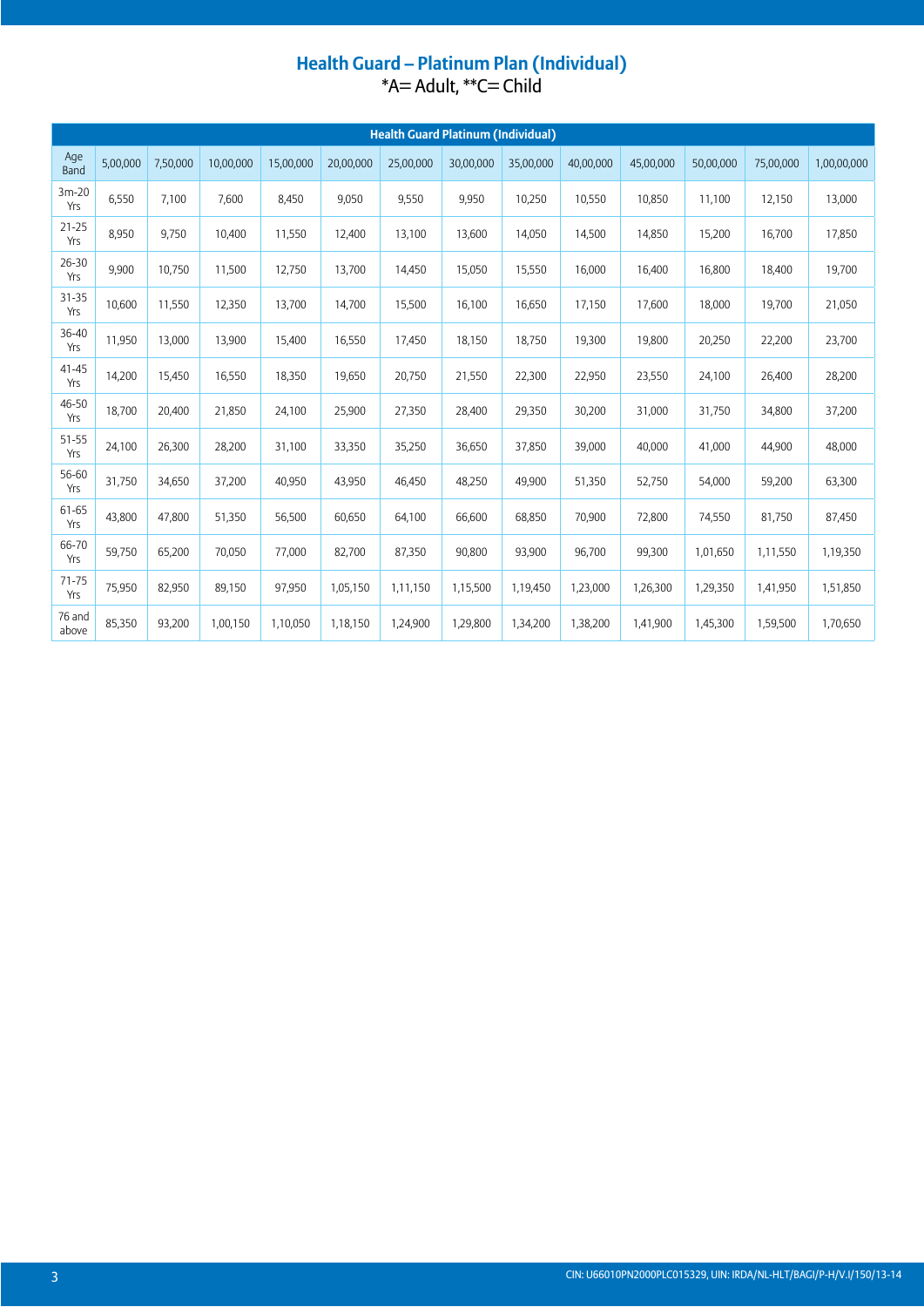#### **Health Guard – Silver Plan (Floater)** \*A= Adult, \*\*C= Child

| $1A^* + 1C^{**}$ |          |          |  |  |  |  |
|------------------|----------|----------|--|--|--|--|
| Age Band         | 1,50,000 | 2,00,000 |  |  |  |  |
| 3m-20 years      | 4,950    | 5,550    |  |  |  |  |
| 21-25 years      | 5,900    | 6,600    |  |  |  |  |
| 26-30 years      | 6,450    | 7,250    |  |  |  |  |
| 31-35 Years      | 6,850    | 7,700    |  |  |  |  |
| 36-40 Years      | 7,800    | 8,700    |  |  |  |  |
| 41-45 Years      | 9,300    | 10,450   |  |  |  |  |
| 46-50 Years      | 12,300   | 13,800   |  |  |  |  |
| 51-55 Years      | 16,000   | 17,950   |  |  |  |  |
| 56-60 Years      | 21,150   | 23,750   |  |  |  |  |
| 61-65 Years      | 29,350   | 32,950   |  |  |  |  |
| 66-70 Years      | 40,150   | 45,050   |  |  |  |  |
| 71-75 Years      | 51,150   | 57,450   |  |  |  |  |
| 76 and above     | 57,550   | 64,600   |  |  |  |  |

| $1A + 4C$    |          |          |  |  |  |  |
|--------------|----------|----------|--|--|--|--|
| Age Band     | 1,50,000 | 2,00,000 |  |  |  |  |
| 3m-20 years  | 10,650   | 11,950   |  |  |  |  |
| 21-25 years  | 11,450   | 12,850   |  |  |  |  |
| 26-30 years  | 11,750   | 13,150   |  |  |  |  |
| 31-35 Years  | 11,950   | 13,400   |  |  |  |  |
| 36-40 Years  | 12,400   | 13,900   |  |  |  |  |
| 41-45 Years  | 13,950   | 15,650   |  |  |  |  |
| 46-50 Years  | 18,450   | 20,700   |  |  |  |  |
| 51-55 Years  | 23,950   | 26,900   |  |  |  |  |
| 56-60 Years  | 31,750   | 35,650   |  |  |  |  |
| 61-65 Years  | 44,000   | 49,400   |  |  |  |  |
| 66-70 Years  | 60,200   | 67,600   |  |  |  |  |
| 71-75 Years  | 76,750   | 86,150   |  |  |  |  |
| 76 and above | 86,300   | 96,850   |  |  |  |  |

| $2A + 2C$    |          |          |  |  |  |  |
|--------------|----------|----------|--|--|--|--|
| Age Band     | 1,50,000 | 2,00,000 |  |  |  |  |
| 3m-20 years  | 8,500    | 9,550    |  |  |  |  |
| 21-25 years  | 10,100   | 11,350   |  |  |  |  |
| 26-30 years  | 10,750   | 12,000   |  |  |  |  |
| 31-35 Years  | 11,150   | 12,450   |  |  |  |  |
| 36-40 Years  | 12,050   | 13,500   |  |  |  |  |
| 41-45 Years  | 13,950   | 15,650   |  |  |  |  |
| 46-50 Years  | 18,450   | 20,700   |  |  |  |  |
| 51-55 Years  | 23,950   | 26,900   |  |  |  |  |
| 56-60 Years  | 31,750   | 35,650   |  |  |  |  |
| 61-65 Years  | 44,000   | 49,400   |  |  |  |  |
| 66-70 Years  | 60,200   | 67,600   |  |  |  |  |
| 71-75 Years  | 76,750   | 86,150   |  |  |  |  |
| 76 and above | 86,300   | 96,850   |  |  |  |  |

|              | $1A + 2C$ |          |  |  |  |  |
|--------------|-----------|----------|--|--|--|--|
| Age Band     | 1,50,000  | 2,00,000 |  |  |  |  |
| 3m-20 years  | 6,400     | 7,150    |  |  |  |  |
| 21-25 years  | 7,200     | 8,050    |  |  |  |  |
| 26-30 years  | 7,550     | 8,450    |  |  |  |  |
| 31-35 Years  | 8,000     | 9,000    |  |  |  |  |
| 36-40 Years  | 9,050     | 10,150   |  |  |  |  |
| 41-45 Years  | 10,850    | 12,200   |  |  |  |  |
| 46-50 Years  | 14,350    | 16,100   |  |  |  |  |
| 51-55 Years  | 18,650    | 20,900   |  |  |  |  |
| 56-60 Years  | 24,700    | 27,700   |  |  |  |  |
| 61-65 Years  | 34,250    | 38,450   |  |  |  |  |
| 66-70 Years  | 46,850    | 52,550   |  |  |  |  |
| 71-75 Years  | 59,700    | 67,000   |  |  |  |  |
| 76 and above | 67,100    | 75,350   |  |  |  |  |

| 2A           |          |          |  |  |  |  |
|--------------|----------|----------|--|--|--|--|
| Age Band     | 1,50,000 | 2,00,000 |  |  |  |  |
| 3m-20 years  | 4,950    | 5,550    |  |  |  |  |
| 21-25 years  | 6,850    | 7,650    |  |  |  |  |
| 26-30 years  | 7,550    | 8,450    |  |  |  |  |
| 31-35 Years  | 8,000    | 9,000    |  |  |  |  |
| 36-40 Years  | 9,050    | 10,150   |  |  |  |  |
| 41-45 Years  | 10,850   | 12,200   |  |  |  |  |
| 46-50 Years  | 14,350   | 16,100   |  |  |  |  |
| 51-55 Years  | 18,650   | 20,900   |  |  |  |  |
| 56-60 Years  | 24,700   | 27,700   |  |  |  |  |
| 61-65 Years  | 34,250   | 38,450   |  |  |  |  |
| 66-70 Years  | 46,850   | 52,550   |  |  |  |  |
| 71-75 Years  | 59,700   | 67,000   |  |  |  |  |
| 76 and above | 67,100   | 75,350   |  |  |  |  |

| $2A + 3C$    |          |          |  |  |  |  |
|--------------|----------|----------|--|--|--|--|
| Age Band     | 1,50,000 | 2,00,000 |  |  |  |  |
| 3m-20 years  | 10,650   | 11,950   |  |  |  |  |
| 21-25 years  | 12,250   | 13,750   |  |  |  |  |
| 26-30 years  | 12,850   | 14,400   |  |  |  |  |
| 31-35 Years  | 13,250   | 14,850   |  |  |  |  |
| 36-40 Years  | 14,150   | 15,900   |  |  |  |  |
| 41-45 Years  | 15,700   | 17,600   |  |  |  |  |
| 46-50 Years  | 20,500   | 23,000   |  |  |  |  |
| 51-55 Years  | 26,650   | 29,900   |  |  |  |  |
| 56-60 Years  | 35,300   | 39,600   |  |  |  |  |
| 61-65 Years  | 48,900   | 54,900   |  |  |  |  |
| 66-70 Years  | 66,900   | 75,100   |  |  |  |  |
| 71-75 Years  | 85,250   | 95,700   |  |  |  |  |
| 76 and above | 95,900   | 1,07,650 |  |  |  |  |

| $1A + 3C$    |          |          |  |  |  |  |
|--------------|----------|----------|--|--|--|--|
| Age Band     | 1,50,000 | 2,00,000 |  |  |  |  |
| 3m-20 years  | 8,500    | 9,550    |  |  |  |  |
| 21-25 years  | 9,300    | 10,450   |  |  |  |  |
| 26-30 years  | 9,600    | 10,800   |  |  |  |  |
| 31-35 Years  | 9,800    | 11,000   |  |  |  |  |
| 36-40 Years  | 10,350   | 11,650   |  |  |  |  |
| 41-45 Years  | 12,400   | 13,900   |  |  |  |  |
| 46-50 Years  | 16,400   | 18,400   |  |  |  |  |
| 51-55 Years  | 21,300   | 23,900   |  |  |  |  |
| 56-60 Years  | 28,200   | 31,650   |  |  |  |  |
| 61-65 Years  | 39,100   | 43,900   |  |  |  |  |
| 66-70 Years  | 53,500   | 60,100   |  |  |  |  |
| 71-75 Years  | 68,200   | 76,600   |  |  |  |  |
| 76 and above | 76,700   | 86,100   |  |  |  |  |

| $2A + 1C$     |          |          |  |  |  |
|---------------|----------|----------|--|--|--|
| Age Band      | 1,50,000 | 2,00,000 |  |  |  |
| 3m-20 years   | 6,400    | 7,150    |  |  |  |
| $21-25$ years | 8,000    | 8,950    |  |  |  |
| 26-30 years   | 8,600    | 9,650    |  |  |  |
| 31-35 Years   | 9,150    | 10,250   |  |  |  |
| 36-40 Years   | 10,350   | 11,650   |  |  |  |
| 41-45 Years   | 12,400   | 13,900   |  |  |  |
| 46-50 Years   | 16,400   | 18,400   |  |  |  |
| 51-55 Years   | 21,300   | 23,900   |  |  |  |
| 56-60 Years   | 28,200   | 31,650   |  |  |  |
| 61-65 Years   | 39,100   | 43,900   |  |  |  |
| 66-70 Years   | 53,500   | 60,100   |  |  |  |
| 71-75 Years   | 68,200   | 76,600   |  |  |  |
| 76 and above  | 76,700   | 86,100   |  |  |  |

|               | $2A + 4C$ |          |
|---------------|-----------|----------|
| Age Band      | 1,50,000  | 2,00,000 |
| 3m-20 years   | 12,750    | 14,300   |
| $21-25$ years | 14,400    | 16,100   |
| 26-30 years   | 15,000    | 16,800   |
| 31-35 Years   | 15,400    | 17,250   |
| 36-40 Years   | 16,300    | 18,250   |
| 41-45 Years   | 17,850    | 20,000   |
| 46-50 Years   | 22,550    | 25,300   |
| 51-55 Years   | 29,300    | 32,850   |
| 56-60 Years   | 38,800    | 43,550   |
| 61-65 Years   | 53,800    | 60,400   |
| 66-70 Years   | 73,600    | 82,600   |
| 71-75 Years   | 93,800    | 1,05,300 |
| 76 and above  | 1,05,450  | 1,18,400 |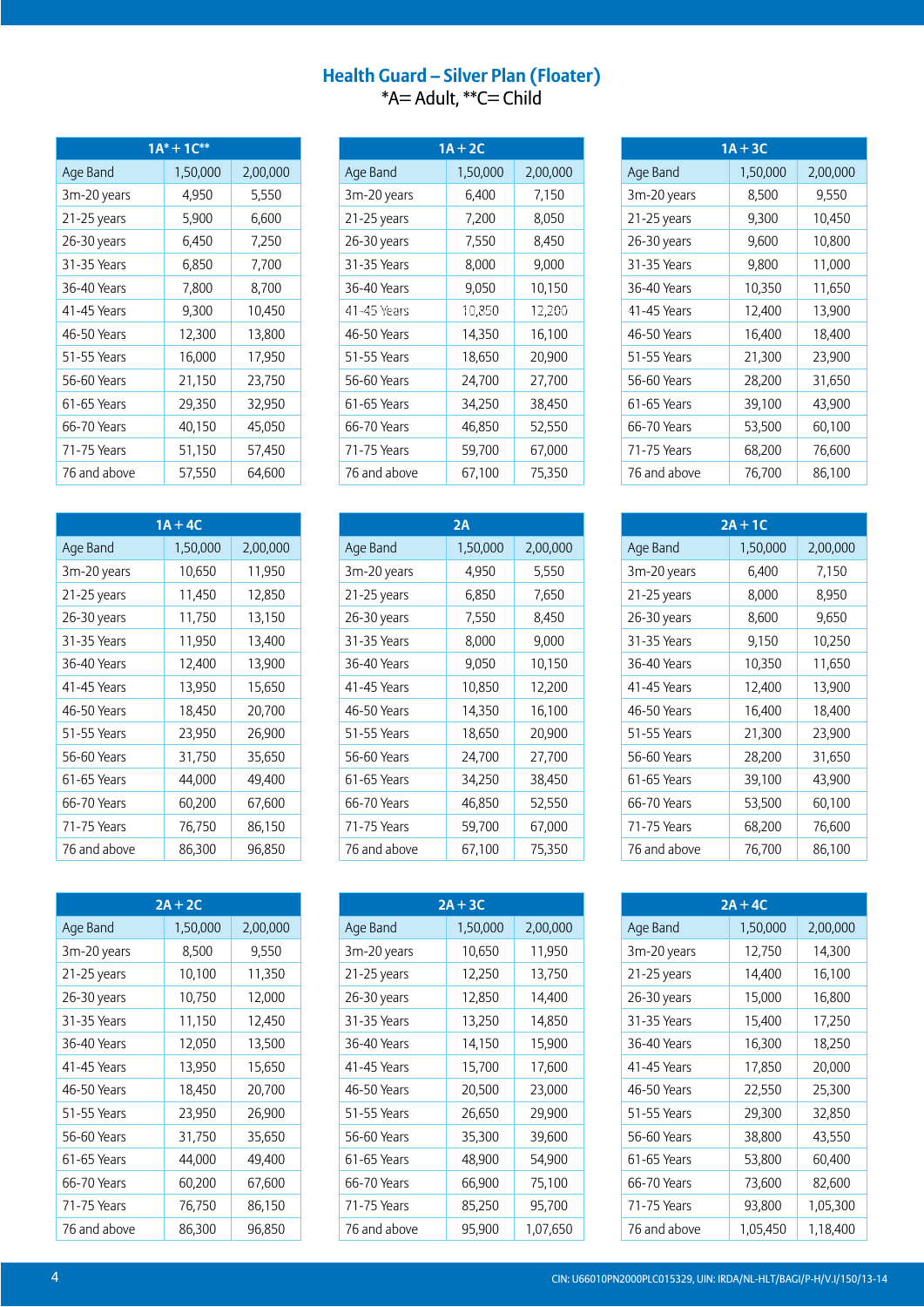# Health Guard – Gold Plan (Floater)<br>\*A= Adult, \*\*C= Child

|                        |          |          |          |          |           |           | $1A + 1C$ |           |           |           |           |           |           |
|------------------------|----------|----------|----------|----------|-----------|-----------|-----------|-----------|-----------|-----------|-----------|-----------|-----------|
| Age<br>Band            | 3,00,000 | 4,00,000 | 5,00,000 | 7,50,000 | 10,00,000 | 15,00,000 | 20,00,000 | 25,00,000 | 30,00,000 | 35,00,000 | 40,00,000 | 45,00,000 | 50,00,000 |
| $3m-20$<br>Yrs         | 7,050    | 7,850    | 8,250    | 8,950    | 9,550     | 10,650    | 11,450    | 12,100    | 12,650    | 13,150    | 13,600    | 14,000    | 14,350    |
| $21 - 25$<br>Yrs       | 8,400    | 9,300    | 9,800    | 10,650   | 11,350    | 12,650    | 13,600    | 14,400    | 15,050    | 15,600    | 16,150    | 16,600    | 17,050    |
| 26-30<br>Yrs           | 9,150    | 10,150   | 10,700   | 11,650   | 12,450    | 13,850    | 14,850    | 15,700    | 16,450    | 17,050    | 17,650    | 18,150    | 18,650    |
| 31-35<br>Yrs           | 9,700    | 10,750   | 11,350   | 12,350   | 13,200    | 14,700    | 15,750    | 16,650    | 17,450    | 18,100    | 18,700    | 19,250    | 19,800    |
| 36-40<br>Yrs           | 10,950   | 12,150   | 12,850   | 13,950   | 14,950    | 16,600    | 17,800    | 18,800    | 19,700    | 20,450    | 21,150    | 21,750    | 22,350    |
| $41 - 45$<br>Yrs       | 13,100   | 14,500   | 15,300   | 16,700   | 17,850    | 19,800    | 21,250    | 22,450    | 23,500    | 24,400    | 25,250    | 26,000    | 26,650    |
| 46-50<br>Yrs           | 17,250   | 19,150   | 20,200   | 22,050   | 23,600    | 26,100    | 28,050    | 29,650    | 31,000    | 32,200    | 33,300    | 34,250    | 35,200    |
| 51-55<br>Yrs           | 22,300   | 24,800   | 26,150   | 28,550   | 30,650    | 33,800    | 36,300    | 38,350    | 40,150    | 41,700    | 43,100    | 44,400    | 45,550    |
| 56-60<br>Yrs           | 29,450   | 32,750   | 34,600   | 37,750   | 40,550    | 44,650    | 47,950    | 50,700    | 53,050    | 55,100    | 56,950    | 58,650    | 60,200    |
| 61-65<br>Yrs           | 40,750   | 45,350   | 47,900   | 52,300   | 56,150    | 61,800    | 66,400    | 70,150    | 73,400    | 76,300    | 78,850    | 81,200    | 83,350    |
| 66-70<br>Yrs           | 55,700   | 61,950   | 65,450   | 71,450   | 76,800    | 84,450    | 90,700    | 95,850    | 1,00,300  | 1,04,200  | 1,07,750  | 1,10,950  | 1,13,850  |
| $71 - 75$<br>Yrs       | 70,900   | 78,850   | 83,400   | 91,050   | 97,850    | 1,07,550  | 1,15,500  | 1,22,100  | 1,27,750  | 1,32,750  | 1,37,200  | 1,41,300  | 1,45,000  |
| 76 Yrs<br>and<br>above | 79,700   | 88,650   | 93,700   | 1,02,350 | 1,10,000  | 1,20,900  | 1,29,850  | 1,37,250  | 1,43,600  | 1,49,200  | 1,54,250  | 1,58,800  | 1,63,000  |

|                        |          |          |          |          |           |           | $1A + 2C$ |           |           |           |           |           |           |
|------------------------|----------|----------|----------|----------|-----------|-----------|-----------|-----------|-----------|-----------|-----------|-----------|-----------|
| Age<br>Band            | 3,00,000 | 4,00,000 | 5,00,000 | 7,50,000 | 10,00,000 | 15,00,000 | 20,00,000 | 25,00,000 | 30,00,000 | 35,00,000 | 40,00,000 | 45,00,000 | 50,00,000 |
| $3m-20$<br>Yrs         | 9,100    | 10,050   | 10,600   | 11,500   | 12,300    | 13,700    | 14,700    | 15,550    | 16,250    | 16,900    | 17,450    | 17,950    | 18,450    |
| $21 - 25$<br>Yrs       | 10,200   | 11,350   | 11,900   | 12,950   | 13,850    | 15,450    | 16,550    | 17,500    | 18,300    | 19,000    | 19,650    | 20,250    | 20,750    |
| 26-30<br>Yrs           | 10,700   | 11,850   | 12,500   | 13,600   | 14,500    | 16,150    | 17,350    | 18,300    | 19,150    | 19,900    | 20,600    | 21,200    | 21,750    |
| $31 - 35$<br>Yrs       | 11,350   | 12,550   | 13,250   | 14,400   | 15,400    | 17,150    | 18,400    | 19,450    | 20,350    | 21,150    | 21,850    | 22,500    | 23,100    |
| 36-40<br>Yrs           | 12,800   | 14,200   | 14,950   | 16,300   | 17,450    | 19,350    | 20,800    | 21,950    | 22,950    | 23,850    | 24,650    | 25,400    | 26,050    |
| $41 - 45$<br>Yrs       | 15,250   | 16,950   | 17,900   | 19,450   | 20,850    | 23,100    | 24,800    | 26,200    | 27,400    | 28,500    | 29,450    | 30,300    | 31,100    |
| 46-50<br>Yrs           | 20,100   | 22,350   | 23,600   | 25,700   | 27,550    | 30,450    | 32,700    | 34,550    | 36,150    | 37,550    | 38,850    | 40,000    | 41,050    |
| 51-55<br>Yrs           | 26,000   | 28,900   | 30,550   | 33,300   | 35,750    | 39,450    | 42,350    | 44,750    | 46,850    | 48,650    | 50,300    | 51,800    | 53,150    |
| 56-60<br>Yrs           | 34,350   | 38,200   | 40,350   | 44,050   | 47,300    | 52,100    | 55,950    | 59,150    | 61,900    | 64,300    | 66,450    | 68,450    | 70,250    |
| 61-65<br>Yrs           | 47,550   | 52,900   | 55,900   | 61,000   | 65,550    | 72,100    | 77,450    | 81,850    | 85,650    | 89,000    | 92,000    | 94,750    | 97,250    |
| 66-70<br>Yrs           | 64,950   | 72,250   | 76,350   | 83,400   | 89,600    | 98,500    | 1,05,800  | 1,11,850  | 1,17,000  | 1,21,600  | 1,25,700  | 1,29,400  | 1,32,850  |
| $71 - 75$<br>Yrs       | 82,700   | 92,000   | 97,250   | 1,06,200 | 1,14,150  | 1,25,450  | 1,34,750  | 1,42,450  | 1,49,050  | 1,54,850  | 1,60,050  | 1,64,800  | 1,69,200  |
| 76 Yrs<br>and<br>above | 92,950   | 1,03,450 | 1,09,350 | 1,19,400 | 1,28,350  | 1,41,050  | 1,51,500  | 1,60,100  | 1,67,550  | 1,74,050  | 1,79,950  | 1,85,300  | 1,90,200  |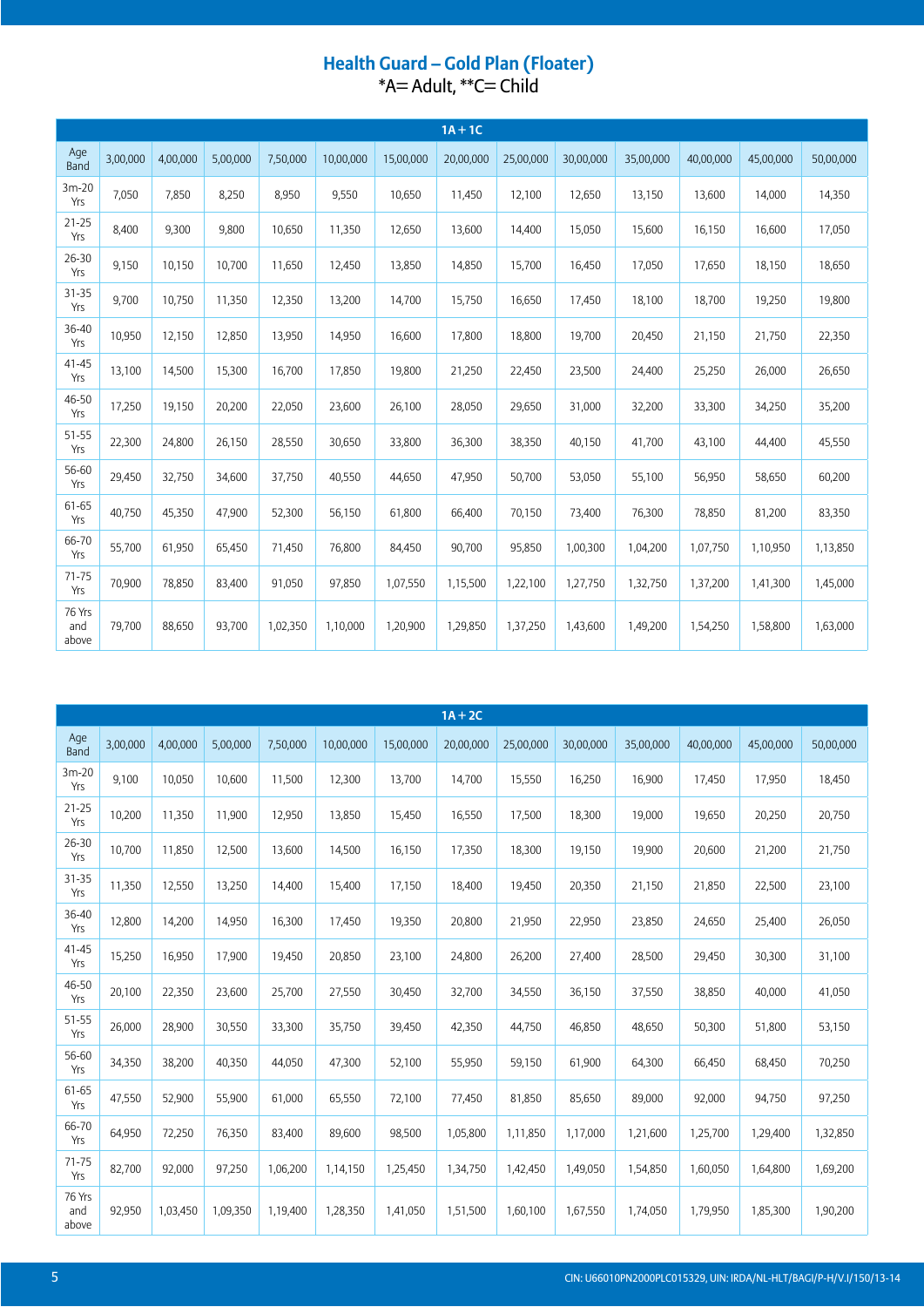|                        |          |          |          |          |           |           | $1A + 3C$ |           |           |           |           |           |           |
|------------------------|----------|----------|----------|----------|-----------|-----------|-----------|-----------|-----------|-----------|-----------|-----------|-----------|
| Age<br>Band            | 3,00,000 | 4,00,000 | 5,00,000 | 7,50,000 | 10,00,000 | 15,00,000 | 20,00,000 | 25,00,000 | 30,00,000 | 35,00,000 | 40,00,000 | 45,00,000 | 50,00,000 |
| $3m-20$<br>Yrs         | 12,100   | 13,400   | 14,150   | 15,350   | 16,400    | 18,300    | 19,600    | 20,750    | 21,700    | 22,500    | 23,300    | 23,950    | 24,600    |
| $21 - 25$<br>Yrs       | 13,250   | 14,700   | 15,450   | 16,800   | 17,950    | 20,000    | 21,450    | 22,700    | 23,750    | 24,650    | 25,500    | 26,250    | 26,900    |
| 26-30<br>Yrs           | 13,650   | 15,150   | 15,950   | 17,350   | 18,500    | 20,650    | 22,150    | 23,400    | 24,500    | 25,450    | 26,300    | 27,050    | 27,750    |
| $31 - 35$<br>Yrs       | 13,950   | 15,450   | 16,250   | 17,700   | 18,900    | 21,050    | 22,600    | 23,900    | 25,000    | 25,950    | 26,800    | 27,600    | 28,350    |
| 36-40<br>Yrs           | 14,600   | 16,200   | 17,100   | 18,600   | 19,950    | 22,100    | 23,750    | 25,100    | 26,250    | 27,250    | 28,200    | 29,000    | 29,800    |
| $41 - 45$<br>Yrs       | 17,450   | 19,350   | 20,450   | 22,250   | 23,850    | 26,400    | 28,350    | 29,950    | 31,350    | 32,550    | 33,650    | 34,650    | 35,550    |
| 46-50<br>Yrs           | 23,000   | 25,550   | 26,950   | 29,400   | 31,500    | 34,800    | 37,400    | 39,500    | 41,350    | 42,950    | 44,400    | 45,700    | 46,900    |
| 51-55<br>Yrs           | 29,750   | 33,050   | 34,900   | 38,050   | 40,850    | 45,050    | 48,400    | 51,150    | 53,500    | 55,600    | 57,450    | 59,200    | 60,750    |
| 56-60<br>Yrs           | 39,300   | 43,650   | 46,150   | 50,350   | 54,050    | 59,550    | 63,950    | 67,600    | 70,700    | 73,500    | 75,950    | 78,200    | 80,300    |
| 61-65<br>Yrs           | 54,350   | 60,450   | 63,900   | 69,750   | 74,900    | 82,400    | 88,500    | 93,550    | 97,900    | 1,01,700  | 1,05,150  | 1,08,250  | 1,11,150  |
| 66-70<br>Yrs           | 74,250   | 82,600   | 87,300   | 95,300   | 1,02,400  | 1,12,600  | 1,20,950  | 1,27,800  | 1,33,750  | 1,38,950  | 1,43,650  | 1,47,900  | 1,51,850  |
| $71 - 75$<br>Yrs       | 94,550   | 1,05,150 | 1,11,150 | 1,21,400 | 1,30,450  | 1,43,400  | 1,54,000  | 1,62,800  | 1,70,350  | 1,76,950  | 1,82,950  | 1,88,350  | 1,93,350  |
| 76 Yrs<br>and<br>above | 1,06,250 | 1,18,200 | 1,24,950 | 1,36,450 | 1,46,700  | 1,61,200  | 1,73,100  | 1,83,000  | 1,91,450  | 1,98,950  | 2,05,650  | 2,11,750  | 2,17,350  |

|                        |          |          |          |          |           |           | $1A + 4C$ |           |           |           |           |           |           |
|------------------------|----------|----------|----------|----------|-----------|-----------|-----------|-----------|-----------|-----------|-----------|-----------|-----------|
| Age<br><b>Band</b>     | 3,00,000 | 4,00,000 | 5,00,000 | 7,50,000 | 10,00,000 | 15,00,000 | 20,00,000 | 25,00,000 | 30,00,000 | 35,00,000 | 40,00,000 | 45,00,000 | 50,00,000 |
| $3m-20$<br>Yrs         | 15,150   | 16,800   | 17,650   | 19,200   | 20,500    | 22,850    | 24,550    | 25,900    | 27,100    | 28,150    | 29,100    | 29,950    | 30,750    |
| $21 - 25$<br>Yrs       | 16,250   | 18,050   | 19,000   | 20,650   | 22,050    | 24,600    | 26,400    | 27,850    | 29,150    | 30,300    | 31,300    | 32,200    | 33,050    |
| $26 - 30$<br>Yrs       | 16,700   | 18,500   | 19,500   | 21,200   | 22,600    | 25,200    | 27,050    | 28,600    | 29,900    | 31,050    | 32,100    | 33,050    | 33,900    |
| 31-35<br>Yrs           | 16,950   | 18,800   | 19,800   | 21,550   | 23,000    | 25,650    | 27,500    | 29,050    | 30,400    | 31,600    | 32,650    | 33,600    | 34,500    |
| 36-40<br>Yrs           | 17,600   | 19,500   | 20,550   | 22,350   | 23,850    | 26,600    | 28,550    | 30,150    | 31,550    | 32,750    | 33,850    | 34,850    | 35,750    |
| $41 - 45$<br>Yrs       | 19,600   | 21,800   | 23,000   | 25,050   | 26,800    | 29,700    | 31,900    | 33,700    | 35,250    | 36,650    | 37,850    | 39,000    | 40,000    |
| 46-50<br>Yrs           | 25,850   | 28,700   | 30,300   | 33,050   | 35,450    | 39,150    | 42,050    | 44,450    | 46,500    | 48,300    | 49,950    | 51,400    | 52,750    |
| 51-55<br>Yrs           | 33,450   | 37,200   | 39,250   | 42,800   | 45,950    | 50,700    | 54,450    | 57,550    | 60,200    | 62,550    | 64,650    | 66,550    | 68,350    |
| 56-60<br>Yrs           | 44,200   | 49,150   | 51,900   | 56,650   | 60,800    | 67,000    | 71,950    | 76,050    | 79,550    | 82,650    | 85,450    | 88,000    | 90,300    |
| 61-65<br>Yrs           | 61,150   | 68,000   | 71,850   | 78,450   | 84,250    | 92,750    | 99,600    | 1,05,250  | 1,10,150  | 1,14,450  | 1,18,300  | 1,21,800  | 1,25,000  |
| 66-70<br>Yrs           | 83,500   | 92,900   | 98,200   | 1,07,200 | 1,15,200  | 1,26,650  | 1,36,050  | 1,43,800  | 1,50,450  | 1,56,350  | 1,61,600  | 1,66,400  | 1,70,800  |
| $71 - 75$<br>Yrs       | 1,06,350 | 1,18,300 | 1,25,050 | 1,36,550 | 1,46,750  | 1,61,300  | 1,73,250  | 1,83,150  | 1,91,600  | 1,99,100  | 2,05,800  | 2,11,900  | 2,17,550  |
| 76 Yrs<br>and<br>above | 1,19,550 | 1,33,000 | 1,40,600 | 1,53,550 | 1,65,000  | 1,81,350  | 1,94,750  | 2,05,850  | 2,15,400  | 2,23,800  | 2,31,350  | 2,38,200  | 2,44,550  |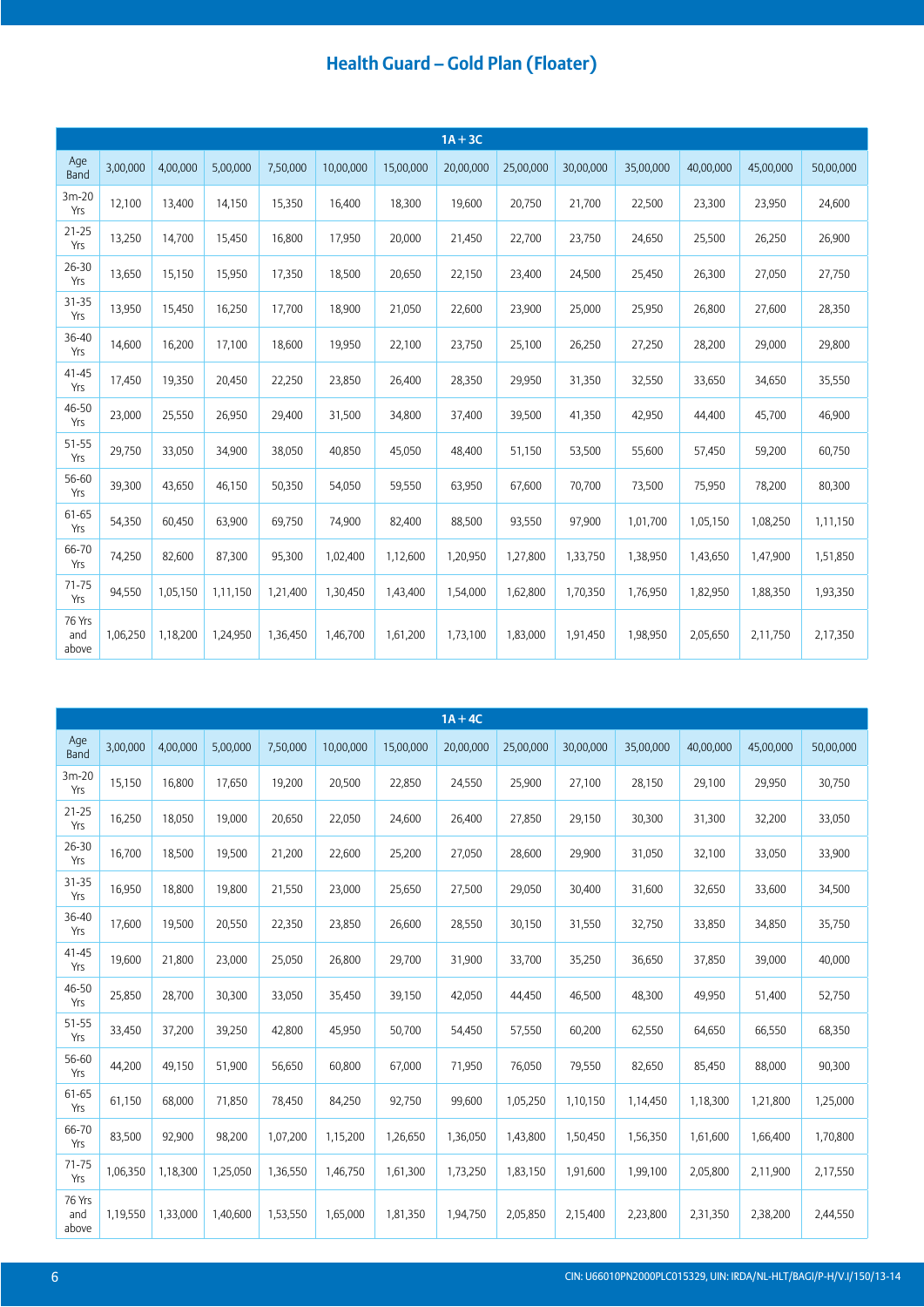|                        |          |          |          |          |           |           | 2A        |           |           |           |           |           |           |
|------------------------|----------|----------|----------|----------|-----------|-----------|-----------|-----------|-----------|-----------|-----------|-----------|-----------|
| Age<br>Band            | 3,00,000 | 4,00,000 | 5,00,000 | 7,50,000 | 10,00,000 | 15,00,000 | 20,00,000 | 25,00,000 | 30,00,000 | 35,00,000 | 40,00,000 | 45,00,000 | 50,00,000 |
| $3m-20$<br>Yrs         | 7,050    | 7,850    | 8,250    | 8,950    | 9,550     | 10,650    | 11,450    | 12,100    | 12,650    | 13,150    | 13,600    | 14,000    | 14,350    |
| $21 - 25$<br>Yrs       | 9,700    | 10,750   | 11,350   | 12,350   | 13,200    | 14,700    | 15,750    | 16,650    | 17,450    | 18,100    | 18,700    | 19,250    | 19,750    |
| $26 - 30$<br>Yrs       | 10,700   | 11,850   | 12,500   | 13,600   | 14,500    | 16,150    | 17,350    | 18,300    | 19,150    | 19,900    | 20,600    | 21,200    | 21,750    |
| $31 - 35$<br>Yrs       | 11,350   | 12,550   | 13,250   | 14,400   | 15,400    | 17,150    | 18,400    | 19,450    | 20,350    | 21,150    | 21,850    | 22,500    | 23,100    |
| 36-40<br>Yrs           | 12,800   | 14,200   | 14,950   | 16,300   | 17,450    | 19,350    | 20,800    | 21,950    | 22,950    | 23,850    | 24,650    | 25,400    | 26,050    |
| $41 - 45$<br>Yrs       | 15,250   | 16,950   | 17,900   | 19,450   | 20,850    | 23,100    | 24,800    | 26,200    | 27,400    | 28,500    | 29,450    | 30,300    | 31,100    |
| 46-50<br>Yrs           | 20,100   | 22,350   | 23,600   | 25,700   | 27,550    | 30,450    | 32,700    | 34,550    | 36,150    | 37,550    | 38,850    | 40,000    | 41,050    |
| 51-55<br>Yrs           | 26,000   | 28,900   | 30,550   | 33,300   | 35,750    | 39,450    | 42,350    | 44,750    | 46,850    | 48,650    | 50,300    | 51,800    | 53,150    |
| 56-60<br>Yrs           | 34,350   | 38,200   | 40,350   | 44,050   | 47,300    | 52,100    | 55,950    | 59,150    | 61,900    | 64,300    | 66,450    | 68,450    | 70,250    |
| 61-65<br>Yrs           | 47,550   | 52,900   | 55,900   | 61,000   | 65,550    | 72,100    | 77,450    | 81,850    | 85,650    | 89,000    | 92,000    | 94,750    | 97,250    |
| 66-70<br>Yrs           | 64,950   | 72,250   | 76,350   | 83,400   | 89,600    | 98,500    | 1,05,800  | 1,11,850  | 1,17,000  | 1,21,600  | 1,25,700  | 1,29,400  | 1,32,850  |
| 71-75<br>Yrs           | 82,700   | 92,000   | 97,250   | 1,06,200 | 1,14,150  | 1,25,450  | 1,34,750  | 1,42,450  | 1,49,050  | 1,54,850  | 1,60,050  | 1,64,800  | 1,69,200  |
| 76 Yrs<br>and<br>above | 92,950   | 1,03,450 | 1,09,350 | 1,19,400 | 1,28,350  | 1,41,050  | 1,51,500  | 1,60,100  | 1,67,550  | 1,74,050  | 1,79,950  | 1,85,300  | 1,90,200  |

|                        |          |          |          |          |           |           | $2A+1C$   |           |           |           |           |           |           |
|------------------------|----------|----------|----------|----------|-----------|-----------|-----------|-----------|-----------|-----------|-----------|-----------|-----------|
| Age<br>Band            | 3,00,000 | 4,00,000 | 5,00,000 | 7,50,000 | 10,00,000 | 15,00,000 | 20,00,000 | 25,00,000 | 30,00,000 | 35,00,000 | 40,00,000 | 45,00,000 | 50,00,000 |
| $3m-20$<br>Yrs         | 9,100    | 10,050   | 10,600   | 11,500   | 12,300    | 13,700    | 14,700    | 15,550    | 16,250    | 16,900    | 17,450    | 17,950    | 18,450    |
| $21 - 25$<br>Yrs       | 11,350   | 12,600   | 13,250   | 14,400   | 15,400    | 17,150    | 18,400    | 19,450    | 20,350    | 21,150    | 21,850    | 22,500    | 23,100    |
| 26-30<br>Yrs           | 12,200   | 13,550   | 14,250   | 15,550   | 16,600    | 18,450    | 19,800    | 20,950    | 21,900    | 22,750    | 23,500    | 24,200    | 24,850    |
| $31 - 35$<br>Yrs       | 12,950   | 14,350   | 15,150   | 16,450   | 17,600    | 19,600    | 21,050    | 22,200    | 23,250    | 24,150    | 24,950    | 25,700    | 26,350    |
| 36-40<br>Yrs           | 14,600   | 16,200   | 17,100   | 18,600   | 19,950    | 22,100    | 23,750    | 25,100    | 26,250    | 27,250    | 28,200    | 29,000    | 29,800    |
| $41 - 45$<br>Yrs       | 17,450   | 19,350   | 20,450   | 22,250   | 23,850    | 26,400    | 28,350    | 29,950    | 31,350    | 32,550    | 33,650    | 34,650    | 35,550    |
| 46-50<br>Yrs           | 23,000   | 25,550   | 26,950   | 29,400   | 31,500    | 34,800    | 37,400    | 39,500    | 41,350    | 42,950    | 44,400    | 45,700    | 46,900    |
| 51-55<br>Yrs           | 29,750   | 33,050   | 34,900   | 38,050   | 40,850    | 45,050    | 48,400    | 51,150    | 53,500    | 55,600    | 57,450    | 59,200    | 60,750    |
| 56-60<br>Yrs           | 39,300   | 43,650   | 46,150   | 50,350   | 54,050    | 59,550    | 63,950    | 67,600    | 70,700    | 73,500    | 75,950    | 78,200    | 80,300    |
| 61-65<br>Yrs           | 54,350   | 60,450   | 63,900   | 69,750   | 74,900    | 82,400    | 88,500    | 93,550    | 97,900    | 1,01,700  | 1,05,150  | 1,08,250  | 1,11,150  |
| 66-70<br>Yrs           | 74,250   | 82,600   | 87,300   | 95,300   | 1,02,400  | 1,12,600  | 1,20,950  | 1,27,800  | 1,33,750  | 1,38,950  | 1,43,650  | 1,47,900  | 1,51,850  |
| $71 - 75$<br>Yrs       | 94,550   | 1,05,150 | 1,11,150 | 1,21,400 | 1,30,450  | 1,43,400  | 1,54,000  | 1,62,800  | 1,70,350  | 1,76,950  | 1,82,950  | 1,88,350  | 1,93,350  |
| 76 Yrs<br>and<br>above | 1,06,250 | 1,18,200 | 1,24,950 | 1,36,450 | 1,46,700  | 1,61,200  | 1,73,100  | 1,83,000  | 1,91,450  | 1,98,950  | 2,05,650  | 2,11,750  | 2,17,350  |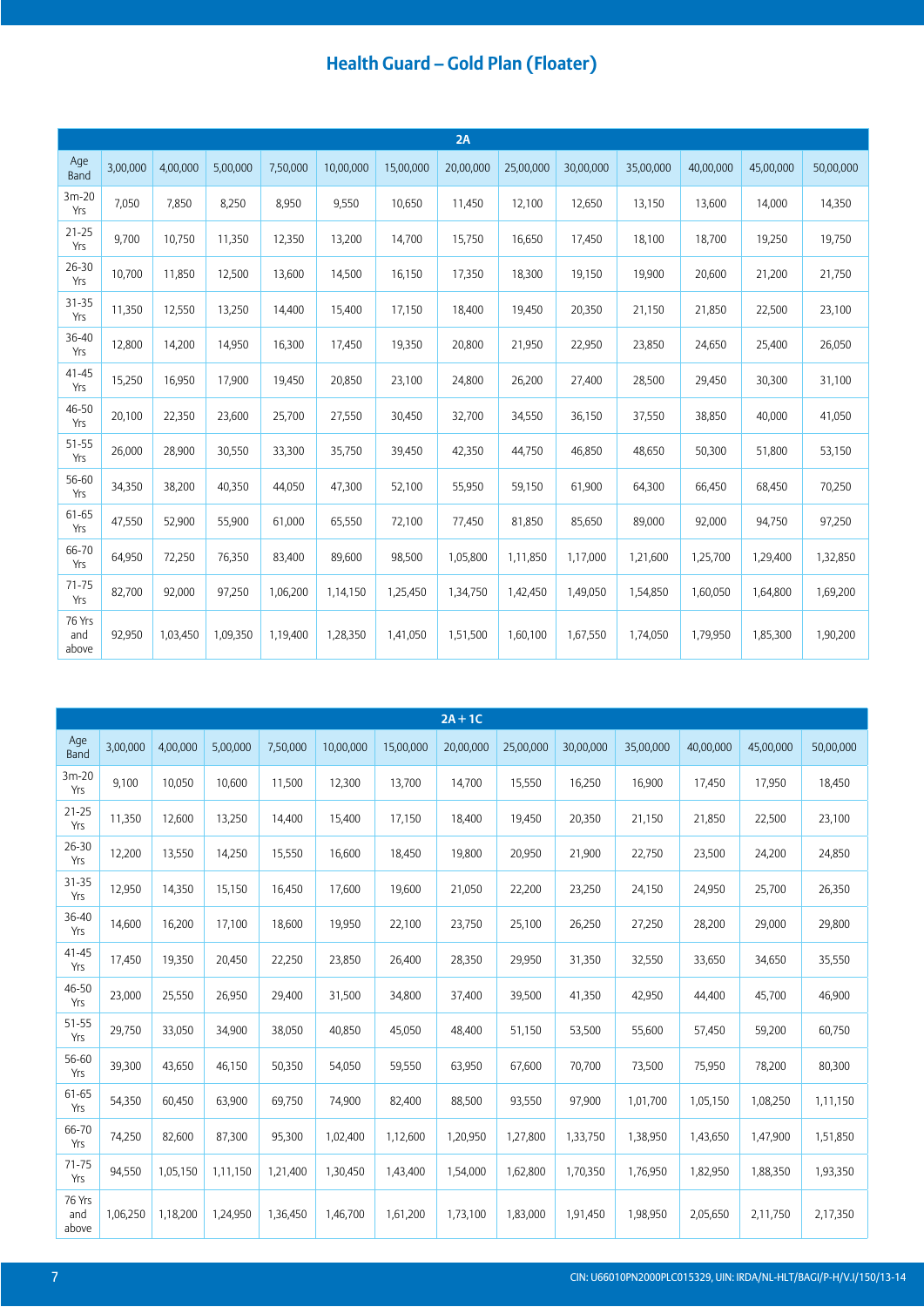|                        |          |          |          |          |           |           | $2A + 2C$ |           |           |           |           |           |           |
|------------------------|----------|----------|----------|----------|-----------|-----------|-----------|-----------|-----------|-----------|-----------|-----------|-----------|
| Age<br>Band            | 3,00,000 | 4,00,000 | 5,00,000 | 7,50,000 | 10,00,000 | 15,00,000 | 20,00,000 | 25,00,000 | 30,00,000 | 35,00,000 | 40,00,000 | 45,00,000 | 50,00,000 |
| $3m-20$<br>Yrs         | 12,100   | 13,400   | 14,150   | 15,350   | 16,400    | 18,300    | 19,600    | 20,750    | 21,700    | 22,500    | 23,300    | 23,950    | 24,600    |
| $21 - 25$<br>Yrs       | 14,400   | 15,950   | 16,800   | 18,250   | 19,500    | 21,750    | 23,300    | 24,650    | 25,800    | 26,800    | 27,700    | 28,500    | 29,250    |
| $26 - 30$<br>Yrs       | 15,200   | 16,850   | 17,750   | 19,350   | 20,650    | 23,000    | 24,650    | 26,050    | 27,250    | 28,350    | 29,300    | 30,150    | 30,950    |
| $31 - 35$<br>Yrs       | 15,750   | 17,500   | 18,400   | 20,050   | 21,400    | 23,850    | 25,600    | 27,050    | 28,300    | 29,350    | 30,350    | 31,250    | 32,100    |
| 36-40<br>Yrs           | 17,000   | 18,850   | 19,900   | 21,650   | 23,150    | 25,750    | 27,600    | 29,200    | 30,550    | 31,700    | 32,800    | 33,750    | 34,650    |
| $41 - 45$<br>Yrs       | 19,600   | 21,800   | 23,000   | 25,050   | 26,800    | 29,700    | 31,900    | 33,700    | 35,250    | 36,650    | 37,850    | 39,000    | 40,000    |
| 46-50<br>Yrs           | 25,850   | 28,700   | 30,300   | 33,050   | 35,450    | 39,150    | 42,050    | 44,450    | 46,500    | 48,300    | 49,950    | 51,400    | 52,750    |
| 51-55<br>Yrs           | 33,450   | 37,200   | 39,250   | 42,800   | 45,950    | 50,700    | 54,450    | 57,550    | 60,200    | 62,550    | 64,650    | 66,550    | 68,350    |
| 56-60<br>Yrs           | 44,200   | 49,150   | 51,900   | 56,650   | 60,800    | 67,000    | 71,950    | 76,050    | 79,550    | 82,650    | 85,450    | 88,000    | 90,300    |
| 61-65<br>Yrs           | 61,150   | 68,000   | 71,850   | 78,450   | 84,250    | 92,750    | 99,600    | 1,05,250  | 1,10,150  | 1,14,450  | 1,18,300  | 1,21,800  | 1,25,000  |
| 66-70<br>Yrs           | 83,500   | 92,900   | 98,200   | 1,07,200 | 1,15,200  | 1,26,650  | 1,36,050  | 1,43,800  | 1,50,450  | 1,56,350  | 1,61,600  | 1,66,400  | 1,70,800  |
| $71 - 75$<br>Yrs       | 1,06,350 | 1,18,300 | 1,25,050 | 1,36,550 | 1,46,750  | 1,61,300  | 1,73,250  | 1,83,150  | 1,91,600  | 1,99,100  | 2,05,800  | 2,11,900  | 2,17,550  |
| 76 Yrs<br>and<br>above | 1,19,550 | 1,33,000 | 1,40,600 | 1,53,550 | 1,65,000  | 1,81,350  | 1,94,750  | 2,05,850  | 2,15,400  | 2,23,800  | 2,31,350  | 2,38,200  | 2,44,550  |

|                        |          |          |          |          |           |           | $2A + 3C$ |           |           |           |           |           |           |
|------------------------|----------|----------|----------|----------|-----------|-----------|-----------|-----------|-----------|-----------|-----------|-----------|-----------|
| Age<br>Band            | 3,00,000 | 4,00,000 | 5,00,000 | 7,50,000 | 10,00,000 | 15,00,000 | 20,00,000 | 25,00,000 | 30,00,000 | 35,00,000 | 40,00,000 | 45,00,000 | 50,00,000 |
| $3m-20$<br>Yrs         | 15,150   | 16,800   | 17,650   | 19,200   | 20,500    | 22,850    | 24,550    | 25,900    | 27,100    | 28,150    | 29,100    | 29,950    | 30,750    |
| $21 - 25$<br>Yrs       | 17,400   | 19,300   | 20,300   | 22,100   | 23,600    | 26,300    | 28,250    | 29,850    | 31,200    | 32,400    | 33,500    | 34,500    | 35,400    |
| 26-30<br>Yrs           | 18,250   | 20,200   | 21,300   | 23,150   | 24,750    | 27,550    | 29,600    | 31,250    | 32,700    | 33,950    | 35,100    | 36,150    | 37,100    |
| $31 - 35$<br>Yrs       | 18,800   | 20,850   | 21,950   | 23,900   | 25,500    | 28,400    | 30,500    | 32,200    | 33,700    | 35,000    | 36,200    | 37,250    | 38,250    |
| 36-40<br>Yrs           | 20,050   | 22,250   | 23,450   | 25,500   | 27,250    | 30,300    | 32,550    | 34,350    | 35,950    | 37,350    | 38,600    | 39,750    | 40,800    |
| $41 - 45$<br>Yrs       | 22,150   | 24,600   | 25,900   | 28,200   | 30,150    | 33,500    | 36,000    | 38,000    | 39,750    | 41,300    | 42,700    | 43,950    | 45,100    |
| 46-50<br>Yrs           | 28,700   | 31,900   | 33,700   | 36,700   | 39,350    | 43,500    | 46,700    | 49,400    | 51,650    | 53,650    | 55,500    | 57,100    | 58,650    |
| 51-55<br>Yrs           | 37,150   | 41,300   | 43,600   | 47,600   | 51,050    | 56,350    | 60,500    | 63,950    | 66,900    | 69,500    | 71,850    | 73,950    | 75,950    |
| 56-60<br>Yrs           | 49,100   | 54,600   | 57,650   | 62,950   | 67,550    | 74,450    | 79,950    | 84,500    | 88,400    | 91,850    | 94,950    | 97,750    | 1,00,350  |
| 61-65<br>Yrs           | 67,950   | 75,550   | 79,850   | 87,150   | 93,600    | 1,03,050  | 1,10,650  | 1,16,950  | 1,22,350  | 1,27,150  | 1,31,450  | 1,35,350  | 1,38,900  |
| 66-70<br>Yrs           | 92,800   | 1,03,200 | 1,09,100 | 1,19,100 | 1,28,000  | 1,40,750  | 1,51,150  | 1,59,800  | 1,67,200  | 1,73,700  | 1,79,550  | 1,84,900  | 1,89,800  |
| $71 - 75$<br>Yrs       | 1,18,150 | 1,31,450 | 1,38,950 | 1,51,750 | 1,63,100  | 1,79,250  | 1,92,500  | 2,03,500  | 2,12,900  | 2,21,200  | 2,28,650  | 2,35,450  | 2,41,700  |
| 76 Yrs<br>and<br>above | 1,32,800 | 1,47,750 | 1,56,200 | 1,70,600 | 1,83,350  | 2,01,500  | 2,16,400  | 2,28,750  | 2,39,350  | 2,48,650  | 2,57,050  | 2,64,700  | 2,71,700  |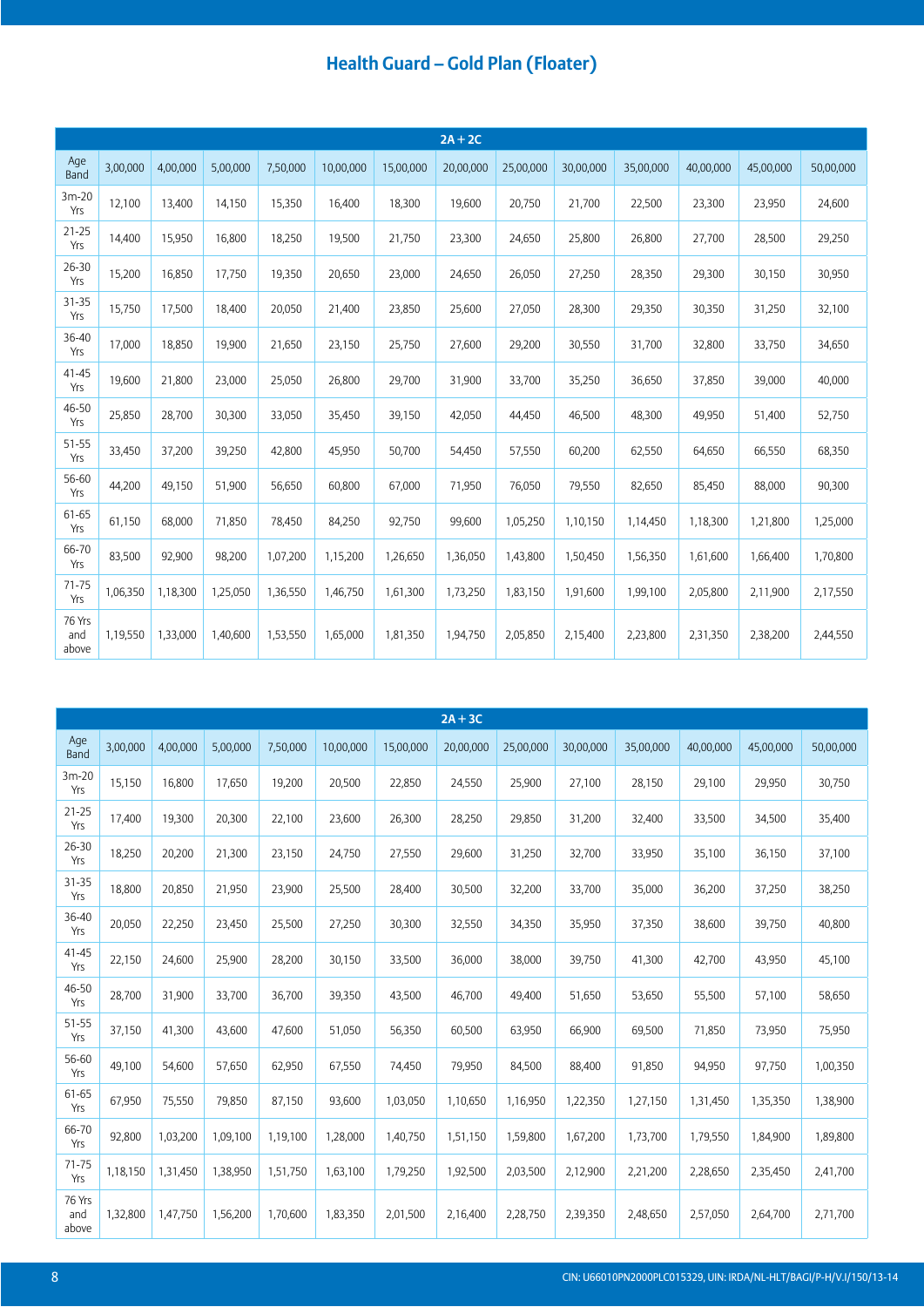|                        |          |          |          |          |           |           | $2A + 4C$ |           |           |           |           |           |           |
|------------------------|----------|----------|----------|----------|-----------|-----------|-----------|-----------|-----------|-----------|-----------|-----------|-----------|
| Age<br><b>Band</b>     | 3,00,000 | 4,00,000 | 5,00,000 | 7,50,000 | 10,00,000 | 15,00,000 | 20,00,000 | 25,00,000 | 30,00,000 | 35,00,000 | 40,00,000 | 45,00,000 | 50,00,000 |
| $3m-20$<br>Yrs         | 18,150   | 20,150   | 21,200   | 23,050   | 24,600    | 27,400    | 29,450    | 31,100    | 32,550    | 33,800    | 34,900    | 35,950    | 36,900    |
| $21 - 25$<br>Yrs       | 20,450   | 22,650   | 23,850   | 25,950   | 27,700    | 30,850    | 33,150    | 35,000    | 36,600    | 38,050    | 39,300    | 40,450    | 41,550    |
| $26 - 30$<br>Yrs       | 21,250   | 23,550   | 24,850   | 27,000   | 28,850    | 32,100    | 34,500    | 36,450    | 38,100    | 39,600    | 40,900    | 42,100    | 43,250    |
| $31 - 35$<br>Yrs       | 21,800   | 24,200   | 25,500   | 27,700   | 29,600    | 32,950    | 35,400    | 37,400    | 39,100    | 40,650    | 42,000    | 43,250    | 44,400    |
| 36-40<br>Yrs           | 23,050   | 25,600   | 26,950   | 29,350   | 31,350    | 34,850    | 37,450    | 39,550    | 41,350    | 43,000    | 44,400    | 45,750    | 46,950    |
| $41 - 45$<br>Yrs       | 25,200   | 27,950   | 29,450   | 32,050   | 34,250    | 38,100    | 40,900    | 43,200    | 45,200    | 46,950    | 48,500    | 49,950    | 51,250    |
| 46-50<br>Yrs           | 31,600   | 35,100   | 37,050   | 40,400   | 43,300    | 47,850    | 51,400    | 54,300    | 56,850    | 59,050    | 61,050    | 62,850    | 64,500    |
| 51-55<br>Yrs           | 40,900   | 45,450   | 48,000   | 52,350   | 56,150    | 61,950    | 66,550    | 70,350    | 73,600    | 76,450    | 79,050    | 81,350    | 83,500    |
| 56-60<br>Yrs           | 54,000   | 60,050   | 63,450   | 69,250   | 74,300    | 81,900    | 87,950    | 92,950    | 97,250    | 1,01,050  | 1,04,450  | 1,07,550  | 1,10,400  |
| 61-65<br>Yrs           | 74,750   | 83,100   | 87,850   | 95,850   | 1,02,950  | 1,13,350  | 1,21,700  | 1,28,650  | 1,34,600  | 1,39,850  | 1,44,550  | 1,48,850  | 1,52,800  |
| 66-70<br>Yrs           | 1,02,050 | 1,13,550 | 1,20,000 | 1,31,000 | 1,40,800  | 1,54,800  | 1,66,300  | 1,75,750  | 1,83,900  | 1,91,050  | 1,97,500  | 2,03,350  | 2,08,750  |
| $71 - 75$<br>Yrs       | 1,29,950 | 1,44,600 | 1,52,850 | 1,66,900 | 1,79,400  | 1,97,150  | 2,11,750  | 2,23,850  | 2,34,200  | 2,43,350  | 2,51,550  | 2,59,000  | 2,65,850  |
| 76 Yrs<br>and<br>above | 1,46,100 | 1,62,550 | 1,71,800 | 1,87,650 | 2,01,700  | 2,21,650  | 2,38,050  | 2,51,600  | 2,63,250  | 2,73,550  | 2,82,750  | 2,91,150  | 2,98,850  |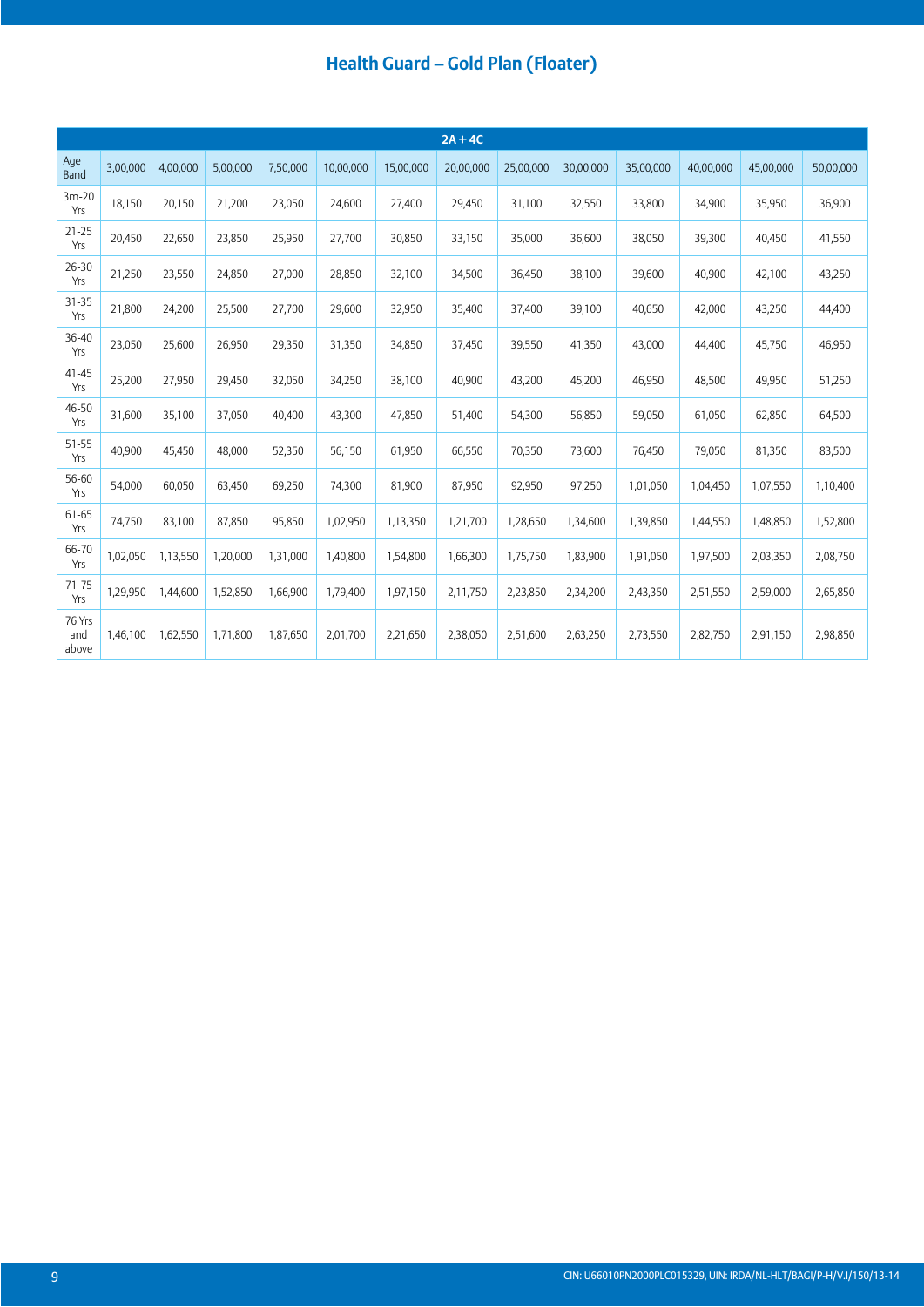# Health Guard - Platinum Plan (Floater)<br>\*A= Adult, \*\*C= Child

|                        |          |          |           |           |           |           | $1A + 1C$ |           |           |           |           |           |             |
|------------------------|----------|----------|-----------|-----------|-----------|-----------|-----------|-----------|-----------|-----------|-----------|-----------|-------------|
| Age<br>Band            | 5,00,000 | 7,50,000 | 10,00,000 | 15,00,000 | 20,00,000 | 25,00,000 | 30,00,000 | 35,00,000 | 40,00,000 | 45,00,000 | 50,00,000 | 75,00,000 | 1,00,00,000 |
| $3m-20$<br>Yrs         | 9,150    | 9,950    | 10,600    | 11,800    | 12,650    | 13,400    | 13,900    | 14,350    | 14,800    | 15,150    | 15,550    | 17,000    | 18,150      |
| $21 - 25$<br>Yrs       | 10,850   | 11,800   | 12,600    | 14,000    | 15,000    | 15,850    | 16,500    | 17,050    | 17,550    | 18,000    | 18,400    | 20,200    | 21,550      |
| 26-30<br>Yrs           | 11,900   | 12,900   | 13,800    | 15,350    | 16,450    | 17,350    | 18,050    | 18,650    | 19,200    | 19,700    | 20,150    | 22,100    | 23,600      |
| $31 - 35$<br>Yrs       | 12,750   | 13,850   | 14,800    | 16,450    | 17,600    | 18,600    | 19,300    | 19,950    | 20,550    | 21,100    | 21,600    | 23,600    | 25,250      |
| 36-40<br>Yrs           | 14,350   | 15,600   | 16,700    | 18,500    | 19,850    | 20,950    | 21,750    | 22,500    | 23,150    | 23,750    | 24,300    | 26,600    | 28,450      |
| $41 - 45$<br>Yrs       | 17,050   | 18,550   | 19,900    | 22,000    | 23,600    | 24,900    | 25,900    | 26,750    | 27,550    | 28,250    | 28,950    | 31,700    | 33,850      |
| 46-50<br>Yrs           | 22,450   | 24,450   | 26,250    | 28,950    | 31,050    | 32,800    | 34,100    | 35,250    | 36,250    | 37,250    | 38,100    | 41,750    | 44,600      |
| $51 - 55$<br>Yrs       | 28,950   | 31,550   | 33,850    | 37,300    | 40,050    | 42,300    | 43,950    | 45,450    | 46,800    | 48,050    | 49,150    | 53,900    | 57,600      |
| 56-60<br>Yrs           | 38,100   | 41,550   | 44,650    | 49,150    | 52,750    | 55,700    | 57,900    | 59,850    | 61,650    | 63,300    | 64,800    | 71,050    | 76,000      |
| 61-65<br>Yrs           | 52,600   | 57,400   | 61,650    | 67,800    | 72,800    | 76,900    | 79,900    | 82,650    | 85,100    | 87,350    | 89,450    | 98,100    | 1,04,950    |
| 66-70<br>Yrs           | 71,700   | 78,250   | 84,050    | 92,400    | 99,200    | 1,04,850  | 1,09,000  | 1,12,700  | 1,16,050  | 1,19,150  | 1,22,000  | 1,33,850  | 1,43,200    |
| $71 - 75$<br>Yrs       | 91,150   | 99,550   | 1,06,950  | 1,17,500  | 1,26,200  | 1,33,350  | 1,38,650  | 1,43,350  | 1,47,600  | 1,51,550  | 1,55,200  | 1,70,300  | 1,82,250    |
| 76 Yrs<br>and<br>above | 1,02,400 | 1,11,850 | 1,20,200  | 1,32,050  | 1,41,800  | 1,49,850  | 1,55,750  | 1,61,050  | 1,65,850  | 1,70,300  | 1,74,400  | 1,91,400  | 2,04,800    |

|                        |          |          |           |           |           |           | $1A + 2C$ |           |           |           |           |           |             |
|------------------------|----------|----------|-----------|-----------|-----------|-----------|-----------|-----------|-----------|-----------|-----------|-----------|-------------|
| Age<br>Band            | 5,00,000 | 7,50,000 | 10,00,000 | 15,00,000 | 20,00,000 | 25,00,000 | 30,00,000 | 35,00,000 | 40,00,000 | 45,00,000 | 50,00,000 | 75,00,000 | 1,00,00,000 |
| $3m-20$<br>Yrs         | 11,750   | 12,800   | 13,650    | 15,200    | 16,300    | 17,200    | 17,850    | 18,450    | 19,000    | 19,500    | 19,950    | 21,850    | 23,350      |
| $21 - 25$<br>Yrs       | 13,200   | 14,350   | 15,350    | 17,050    | 18,300    | 19,350    | 20,100    | 20,750    | 21,350    | 21,950    | 22,450    | 24,600    | 26,300      |
| 26-30<br>Yrs           | 13,850   | 15,050   | 16,100    | 17,900    | 19,200    | 20,250    | 21,050    | 21,750    | 22,400    | 23,000    | 23,550    | 25,750    | 27,550      |
| $31 - 35$<br>Yrs       | 14,850   | 16,150   | 17,300    | 19,150    | 20,550    | 21,700    | 22,550    | 23,300    | 24,000    | 24,600    | 25,200    | 27,550    | 29,450      |
| 36-40<br>Yrs           | 16,750   | 18,200   | 19,500    | 21,600    | 23,150    | 24,450    | 25,400    | 26,250    | 27,000    | 27,700    | 28,400    | 31,050    | 33,200      |
| $41 - 45$<br>Yrs       | 19,900   | 21,650   | 23,200    | 25,650    | 27,550    | 29,050    | 30,200    | 31,200    | 32,150    | 33,000    | 33,750    | 36,950    | 39,500      |
| 46-50<br>Yrs           | 26,200   | 28,550   | 30,600    | 33,750    | 36,250    | 38,250    | 39,750    | 41,100    | 42,300    | 43,450    | 44,450    | 48,700    | 52,050      |
| 51-55<br>Yrs           | 33,750   | 36,800   | 39,500    | 43,550    | 46,700    | 49,350    | 51,300    | 53,000    | 54,600    | 56,050    | 57,350    | 62,850    | 67,200      |
| 56-60<br>Yrs           | 44,450   | 48,500   | 52,050    | 57,300    | 61,550    | 65,000    | 67,550    | 69,850    | 71,900    | 73,800    | 75,600    | 82,850    | 88,650      |
| 61-65<br>Yrs           | 61,350   | 66,950   | 71,900    | 79,100    | 84,900    | 89,700    | 93,250    | 96,400    | 99,300    | 1,01,900  | 1,04,350  | 1,14,500  | 1,22,450    |
| 66-70<br>Yrs           | 83,650   | 91,300   | 98,100    | 1,07,800  | 1,15,750  | 1,22,300  | 1,27,150  | 1,31,450  | 1,35,400  | 1,39,000  | 1,42,350  | 1,56,150  | 1,67,050    |
| $71 - 75$<br>Yrs       | 1,06,350 | 1,16,100 | 1,24,800  | 1,37,100  | 1,47,250  | 1,55,600  | 1,61,750  | 1,67,250  | 1,72,200  | 1,76,800  | 1,81,050  | 1,98,700  | 2,12,600    |
| 76 Yrs<br>and<br>above | 1,19,500 | 1,30,450 | 1,40,250  | 1,54,050  | 1,65,450  | 1,74,850  | 1,81,700  | 1,87,900  | 1,93,500  | 1,98,650  | 2,03,450  | 2,23,300  | 2,38,900    |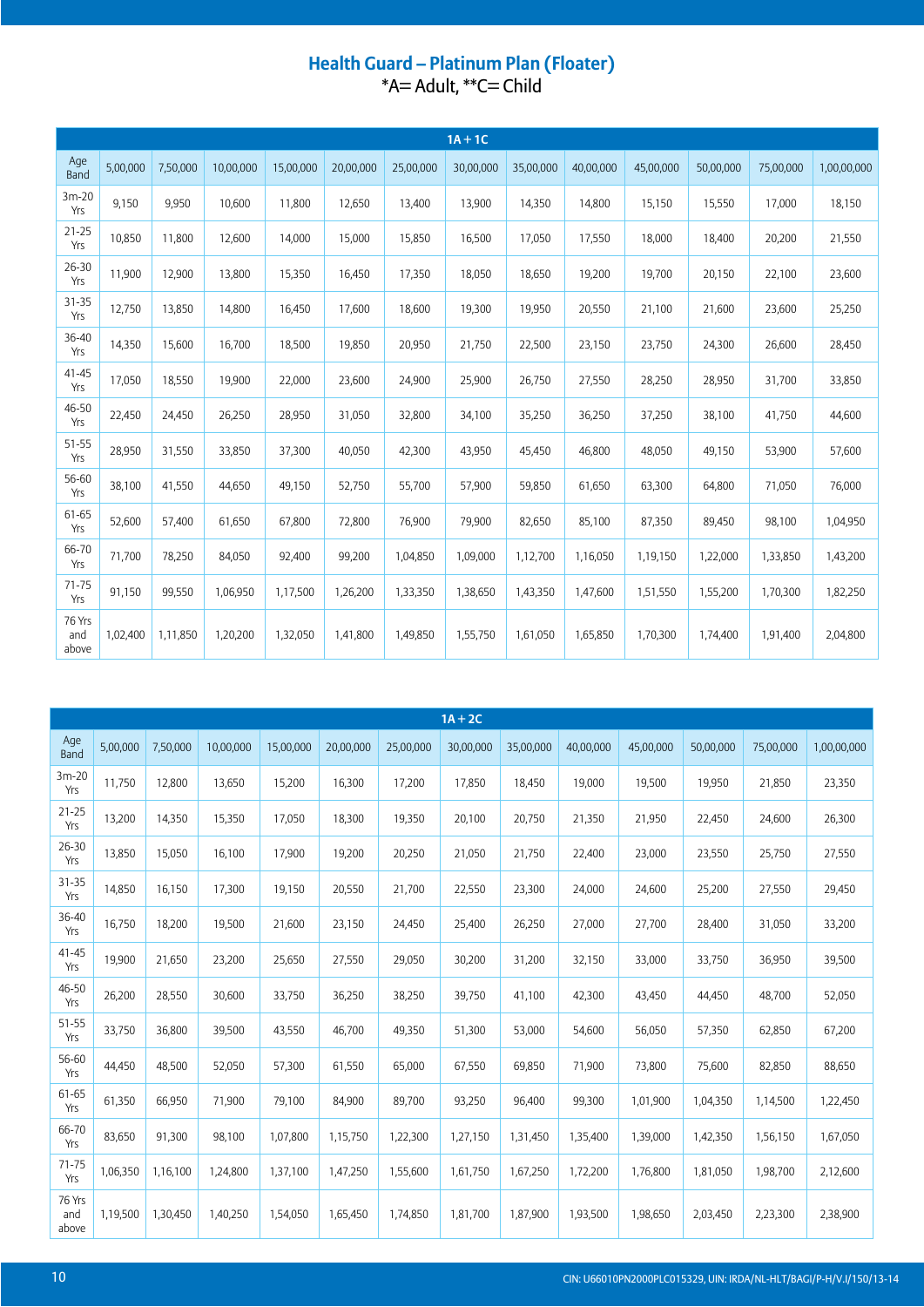|                        |          |          |           |           |           |           | $1A + 3C$ |           |           |           |           |           |             |
|------------------------|----------|----------|-----------|-----------|-----------|-----------|-----------|-----------|-----------|-----------|-----------|-----------|-------------|
| Age<br>Band            | 5,00,000 | 7,50,000 | 10,00,000 | 15,00,000 | 20,00,000 | 25,00,000 | 30,00,000 | 35,00,000 | 40,00,000 | 45,00,000 | 50,00,000 | 75,00,000 | 1,00,00,000 |
| $3m-20$<br>Yrs         | 15,700   | 17,050   | 18,200    | 20,250    | 21,700    | 22,950    | 23,800    | 24,600    | 25,350    | 26,000    | 26,600    | 29,150    | 31,150      |
| $21 - 25$<br>Yrs       | 17,150   | 18,600   | 19,900    | 22,100    | 23,750    | 25,050    | 26,050    | 26,900    | 27,700    | 28,450    | 29,100    | 31,850    | 34,050      |
| $26 - 30$<br>Yrs       | 17,700   | 19,250   | 20,550    | 22,850    | 24,500    | 25,900    | 26,900    | 27,800    | 28,600    | 29,350    | 30,050    | 32,900    | 35,150      |
| $31 - 35$<br>Yrs       | 18,150   | 19,700   | 21,050    | 23,400    | 25,100    | 26,500    | 27,550    | 28,450    | 29,300    | 30,050    | 30,750    | 33,650    | 36,000      |
| 36-40<br>Yrs           | 19,150   | 20,800   | 22,250    | 24,650    | 26,450    | 27,950    | 29,000    | 30,000    | 30,850    | 31,700    | 32,450    | 35,500    | 37,900      |
| $41 - 45$<br>Yrs       | 22,750   | 24,750   | 26,500    | 29,300    | 31,450    | 33,200    | 34,500    | 35,650    | 36,700    | 37,700    | 38,600    | 42,250    | 45,150      |
| 46-50<br>Yrs           | 29,950   | 32,600   | 34,950    | 38,600    | 41,400    | 43,750    | 45,450    | 46,950    | 48,350    | 49,650    | 50,800    | 55,650    | 59,500      |
| 51-55<br>Yrs           | 38,600   | 42,050   | 45,150    | 49,750    | 53,400    | 56,400    | 58,600    | 60,600    | 62,400    | 64,050    | 65,550    | 71,850    | 76,850      |
| 56-60<br>Yrs           | 50,800   | 55,450   | 59,500    | 65,500    | 70,300    | 74,300    | 77,200    | 79,800    | 82,200    | 84,350    | 86,400    | 94,700    | 1,01,300    |
| 61-65<br>Yrs           | 70,100   | 76,500   | 82,200    | 90,400    | 97,050    | 1,02,550  | 1,06,550  | 1,10,200  | 1,13,450  | 1,16,500  | 1,19,250  | 1,30,850  | 1,39,950    |
| 66-70<br>Yrs           | 95,550   | 1,04,300 | 1,12,100  | 1,23,200  | 1,32,300  | 1,39,800  | 1,45,300  | 1,50,250  | 1,54,700  | 1,58,850  | 1,62,650  | 1,78,450  | 1,90,950    |
| $71 - 75$<br>Yrs       | 1,21,550 | 1,32,700 | 1,42,650  | 1,56,700  | 1,68,250  | 1,77,850  | 1,84,850  | 1,91,100  | 1,96,850  | 2,02,100  | 2,06,950  | 2,27,100  | 2,43,000    |
| 76 Yrs<br>and<br>above | 1,36,550 | 1,49,100 | 1,60,250  | 1,76,050  | 1,89,050  | 1,99,800  | 2,07,700  | 2,14,750  | 2,21,150  | 2,27,050  | 2,32,500  | 2,55,200  | 2,73,050    |

|                        |          |          |           |           |           |           | $1A + 4C$ |           |           |           |           |           |             |
|------------------------|----------|----------|-----------|-----------|-----------|-----------|-----------|-----------|-----------|-----------|-----------|-----------|-------------|
| Age<br>Band            | 5,00,000 | 7,50,000 | 10,00,000 | 15,00,000 | 20,00,000 | 25,00,000 | 30,00,000 | 35,00,000 | 40,00,000 | 45,00,000 | 50,00,000 | 75,00,000 | 1,00,00,000 |
| $3m-20$<br>Yrs         | 19,600   | 21,300   | 22,750    | 25,300    | 27,150    | 28,650    | 29,800    | 30,750    | 31,700    | 32,500    | 33,300    | 36,450    | 38,950      |
| $21 - 25$<br>Yrs       | 21,050   | 22,900   | 24,450    | 27,200    | 29,150    | 30,800    | 32,000    | 33,050    | 34,050    | 34,950    | 35,750    | 39,150    | 41,850      |
| $26 - 30$<br>Yrs       | 21,600   | 23,500   | 25,100    | 27,900    | 29,950    | 31,600    | 32,850    | 33,950    | 34,950    | 35,850    | 36,700    | 40,200    | 42,950      |
| 31-35<br>Yrs           | 22,050   | 24,000   | 25,600    | 28,450    | 30,550    | 32,250    | 33,500    | 34,600    | 35,600    | 36,550    | 37,400    | 40,950    | 43,750      |
| 36-40<br>Yrs           | 22,850   | 24,850   | 26,550    | 29,500    | 31,650    | 33,400    | 34,700    | 35,850    | 36,900    | 37,900    | 38,800    | 42,450    | 45,350      |
| $41 - 45$<br>Yrs       | 25,600   | 27,850   | 29,850    | 33,000    | 35,400    | 37,350    | 38,850    | 40,150    | 41,300    | 42,400    | 43,400    | 47,550    | 50,800      |
| 46-50<br>Yrs           | 33,700   | 36,700   | 39,350    | 43,400    | 46,600    | 49,200    | 51,100    | 52,850    | 54,400    | 55,850    | 57,150    | 62,600    | 66,950      |
| $51 - 55$<br>Yrs       | 43,400   | 47,350   | 50,800    | 55,950    | 60,050    | 63,450    | 65,950    | 68,150    | 70,200    | 72,050    | 73,750    | 80,850    | 86,450      |
| 56-60<br>Yrs           | 57,150   | 62,350   | 66,950    | 73,700    | 79,100    | 83,550    | 86,850    | 89,800    | 92,450    | 94,900    | 97,200    | 1,06,550  | 1,13,950    |
| 61-65<br>Yrs           | 78,900   | 86,100   | 92,450    | 1,01,700  | 1,09,150  | 1,15,350  | 1,19,900  | 1,23,950  | 1,27,650  | 1,31,050  | 1,34,200  | 1,47,200  | 1,57,450    |
| 66-70<br>Yrs           | 1,07,500 | 1,17,350 | 1,26,100  | 1,38,600  | 1,48,850  | 1,57,250  | 1,63,450  | 1,69,000  | 1,74,050  | 1,78,700  | 1,83,000  | 2,00,800  | 2,14,800    |
| $71 - 75$<br>Yrs       | 1,36,750 | 1,49,300 | 1,60,450  | 1,76,300  | 1,89,300  | 2,00,050  | 2,07,950  | 2,15,000  | 2,21,450  | 2,27,350  | 2,32,800  | 2,55,500  | 2,73,350    |
| 76 Yrs<br>and<br>above | 1,53,600 | 1,67,750 | 1,80,300  | 1,98,050  | 2,12,700  | 2,24,800  | 2,33,650  | 2,41,600  | 2,48,800  | 2,55,450  | 2,61,600  | 2,87,100  | 3,07,150    |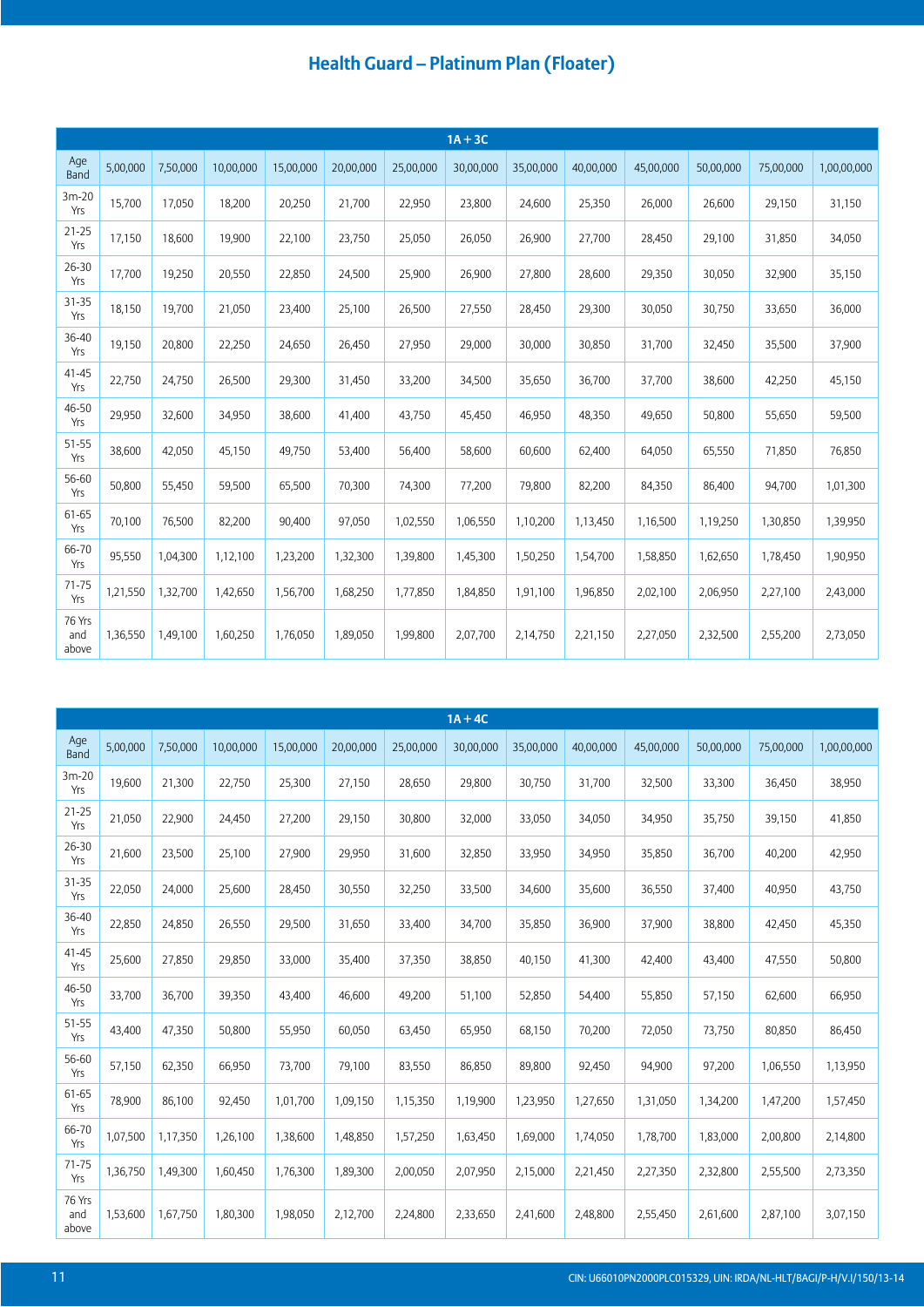|                        |          |          |           |           |           |           | 2A        |           |           |           |           |           |             |
|------------------------|----------|----------|-----------|-----------|-----------|-----------|-----------|-----------|-----------|-----------|-----------|-----------|-------------|
| Age<br><b>Band</b>     | 5,00,000 | 7,50,000 | 10,00,000 | 15,00,000 | 20,00,000 | 25,00,000 | 30,00,000 | 35,00,000 | 40,00,000 | 45,00,000 | 50,00,000 | 75,00,000 | 1,00,00,000 |
| $3m-20$<br>Yrs         | 9,150    | 9,950    | 10,600    | 11,800    | 12,650    | 13,400    | 13,900    | 14,350    | 14,800    | 15,150    | 15,550    | 17,000    | 18,150      |
| $21 - 25$<br>Yrs       | 12,500   | 13,600   | 14,550    | 16,200    | 17,350    | 18,350    | 19,050    | 19,700    | 20,300    | 20,800    | 21,300    | 23,350    | 24,950      |
| $26 - 30$<br>Yrs       | 13,850   | 15,050   | 16,100    | 17,900    | 19,200    | 20,250    | 21,050    | 21,750    | 22,400    | 23,000    | 23,550    | 25,750    | 27,550      |
| $31 - 35$<br>Yrs       | 14,850   | 16,150   | 17,300    | 19,150    | 20,550    | 21,700    | 22,550    | 23,300    | 24,000    | 24,600    | 25,200    | 27,550    | 29,450      |
| 36-40<br>Yrs           | 16,750   | 18,200   | 19,500    | 21,600    | 23,150    | 24,450    | 25,400    | 26,250    | 27,000    | 27,700    | 28,400    | 31,050    | 33,200      |
| $41 - 45$<br>Yrs       | 19,900   | 21,650   | 23,200    | 25,650    | 27,550    | 29,050    | 30,200    | 31,200    | 32,150    | 33,000    | 33,750    | 36,950    | 39,500      |
| 46-50<br>Yrs           | 26,200   | 28,550   | 30,600    | 33,750    | 36,250    | 38,250    | 39,750    | 41,100    | 42,300    | 43,450    | 44,450    | 48,700    | 52,050      |
| 51-55<br>Yrs           | 33,750   | 36,800   | 39,500    | 43,550    | 46,700    | 49,350    | 51,300    | 53,000    | 54,600    | 56,050    | 57,350    | 62,850    | 67,200      |
| 56-60<br>Yrs           | 44,450   | 48,500   | 52,050    | 57,300    | 61,550    | 65,000    | 67,550    | 69,850    | 71,900    | 73,800    | 75,600    | 82,850    | 88,650      |
| 61-65<br>Yrs           | 61,350   | 66,950   | 71,900    | 79,100    | 84,900    | 89,700    | 93,250    | 96,400    | 99,300    | 1,01,900  | 1,04,350  | 1,14,500  | 1,22,450    |
| 66-70<br>Yrs           | 83,650   | 91,300   | 98,100    | 1,07,800  | 1,15,750  | 1,22,300  | 1,27,150  | 1,31,450  | 1,35,400  | 1,39,000  | 1,42,350  | 1,56,150  | 1,67,050    |
| $71 - 75$<br>Yrs       | 1,06,350 | 1,16,100 | 1,24,800  | 1,37,100  | 1,47,250  | 1,55,600  | 1,61,750  | 1,67,250  | 1,72,200  | 1,76,800  | 1,81,050  | 1,98,700  | 2,12,600    |
| 76 Yrs<br>and<br>above | 1,19,500 | 1,30,450 | 1,40,250  | 1,54,050  | 1,65,450  | 1,74,850  | 1,81,700  | 1,87,900  | 1,93,500  | 1,98,650  | 2,03,450  | 2,23,300  | 2,38,900    |

|                        |          |          |           |           |           |           | $2A + 1C$ |           |           |           |           |           |             |
|------------------------|----------|----------|-----------|-----------|-----------|-----------|-----------|-----------|-----------|-----------|-----------|-----------|-------------|
| Age<br><b>Band</b>     | 5,00,000 | 7,50,000 | 10,00,000 | 15,00,000 | 20,00,000 | 25,00,000 | 30,00,000 | 35,00,000 | 40,00,000 | 45,00,000 | 50,00,000 | 75,00,000 | 1,00,00,000 |
| $3m-20$<br>Yrs         | 11,750   | 12,800   | 13,650    | 15,200    | 16,300    | 17,200    | 17,850    | 18,450    | 19,000    | 19,500    | 19,950    | 21,850    | 23,350      |
| $21 - 25$<br>Yrs       | 14,650   | 15,950   | 17,000    | 18,950    | 20,300    | 21,450    | 22,300    | 23,050    | 23,700    | 24,350    | 24,900    | 27,300    | 29,200      |
| 26-30<br>Yrs           | 15,850   | 17,200   | 18,400    | 20,450    | 21,950    | 23,150    | 24,050    | 24,850    | 25,600    | 26,250    | 26,900    | 29,450    | 31,500      |
| 31-35<br>Yrs           | 17,000   | 18,500   | 19,750    | 21,900    | 23,500    | 24,800    | 25,750    | 26,650    | 27,400    | 28,150    | 28,800    | 31,500    | 33,650      |
| 36-40<br>Yrs           | 19,150   | 20,800   | 22,250    | 24,650    | 26,450    | 27,950    | 29,000    | 30,000    | 30,850    | 31,700    | 32,450    | 35,500    | 37,900      |
| $41 - 45$<br>Yrs       | 22,750   | 24,750   | 26,500    | 29,300    | 31,450    | 33,200    | 34,500    | 35,650    | 36,700    | 37,700    | 38,600    | 42,250    | 45,150      |
| 46-50<br>Yrs           | 29,950   | 32,600   | 34,950    | 38,600    | 41,400    | 43,750    | 45,450    | 46,950    | 48,350    | 49,650    | 50,800    | 55,650    | 59,500      |
| 51-55<br>Yrs           | 38,600   | 42,050   | 45,150    | 49,750    | 53,400    | 56,400    | 58,600    | 60,600    | 62,400    | 64,050    | 65,550    | 71,850    | 76,850      |
| 56-60<br>Yrs           | 50,800   | 55,450   | 59,500    | 65,500    | 70,300    | 74,300    | 77,200    | 79,800    | 82,200    | 84,350    | 86,400    | 94,700    | 1,01,300    |
| 61-65<br>Yrs           | 70,100   | 76,500   | 82,200    | 90,400    | 97,050    | 1,02,550  | 1,06,550  | 1,10,200  | 1,13,450  | 1,16,500  | 1,19,250  | 1,30,850  | 1,39,950    |
| 66-70<br>Yrs           | 95,550   | 1,04,300 | 1,12,100  | 1,23,200  | 1,32,300  | 1,39,800  | 1,45,300  | 1,50,250  | 1,54,700  | 1,58,850  | 1,62,650  | 1,78,450  | 1,90,950    |
| $71 - 75$<br>Yrs       | 1,21,550 | 1,32,700 | 1,42,650  | 1,56,700  | 1,68,250  | 1,77,850  | 1,84,850  | 1,91,100  | 1,96,850  | 2,02,100  | 2,06,950  | 2,27,100  | 2,43,000    |
| 76 Yrs<br>and<br>above | 1,36,550 | 1,49,100 | 1,60,250  | 1,76,050  | 1,89,050  | 1,99,800  | 2,07,700  | 2,14,750  | 2,21,150  | 2,27,050  | 2,32,500  | 2,55,200  | 2,73,050    |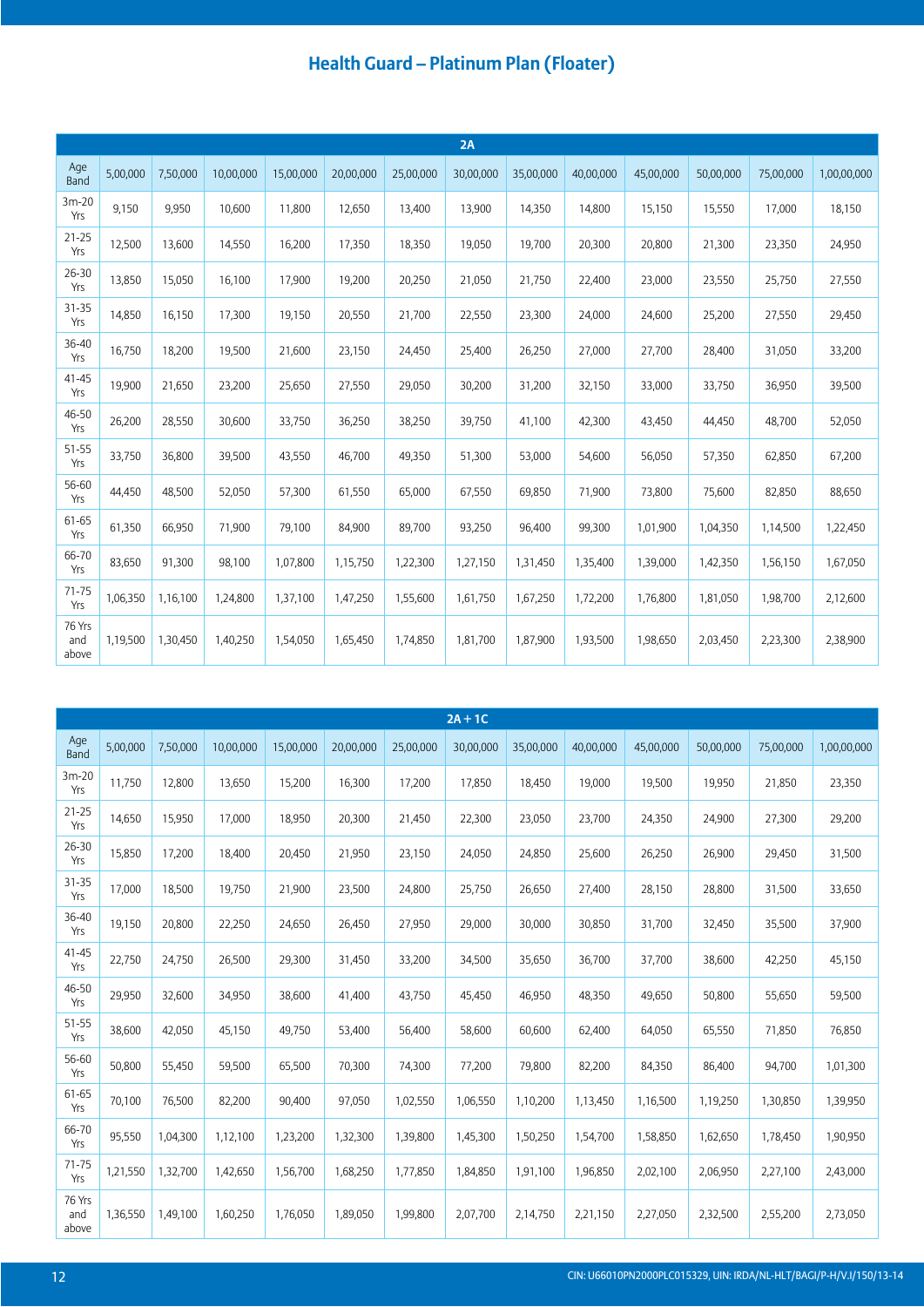|                        |          |          |           |           |           |           | $2A + 2C$ |           |           |           |           |           |             |
|------------------------|----------|----------|-----------|-----------|-----------|-----------|-----------|-----------|-----------|-----------|-----------|-----------|-------------|
| Age<br><b>Band</b>     | 5,00,000 | 7,50,000 | 10,00,000 | 15,00,000 | 20,00,000 | 25,00,000 | 30,00,000 | 35,00,000 | 40,00,000 | 45,00,000 | 50,00,000 | 75,00,000 | 1,00,00,000 |
| $3m-20$<br>Yrs         | 15,700   | 17,050   | 18,200    | 20,250    | 21,700    | 22,950    | 23,800    | 24,600    | 25,350    | 26,000    | 26,600    | 29,150    | 31,150      |
| $21 - 25$<br>Yrs       | 18,600   | 20,200   | 21,550    | 24,000    | 25,750    | 27,200    | 28,250    | 29,200    | 30,050    | 30,850    | 31,600    | 34,600    | 37,000      |
| $26 - 30$<br>Yrs       | 19,700   | 21,450   | 22,900    | 25,450    | 27,300    | 28,850    | 29,950    | 30,950    | 31,850    | 32,700    | 33,500    | 36.650    | 39,200      |
| $31 - 35$<br>Yrs       | 20,600   | 22,400   | 23,900    | 26,550    | 28,500    | 30,050    | 31,250    | 32,300    | 33,250    | 34,100    | 34,900    | 38,200    | 40,800      |
| 36-40<br>Yrs           | 22,200   | 24,150   | 25,800    | 28,600    | 30,700    | 32,400    | 33,650    | 34,800    | 35,800    | 36,750    | 37,650    | 41,200    | 44,000      |
| $41 - 45$<br>Yrs       | 25,600   | 27,850   | 29,850    | 33,000    | 35,400    | 37,350    | 38,850    | 40,150    | 41,300    | 42,400    | 43,400    | 47,550    | 50,800      |
| 46-50<br>Yrs           | 33,700   | 36,700   | 39,350    | 43,400    | 46,600    | 49,200    | 51,100    | 52,850    | 54,400    | 55,850    | 57,150    | 62,600    | 66,950      |
| 51-55<br>Yrs           | 43,400   | 47,350   | 50,800    | 55,950    | 60,050    | 63,450    | 65,950    | 68,150    | 70,200    | 72,050    | 73,750    | 80,850    | 86,450      |
| 56-60<br>Yrs           | 57,150   | 62,350   | 66,950    | 73,700    | 79,100    | 83,550    | 86,850    | 89,800    | 92,450    | 94,900    | 97,200    | 1,06,550  | 1,13,950    |
| 61-65<br>Yrs           | 78,900   | 86,100   | 92,450    | 1,01,700  | 1,09,150  | 1,15,350  | 1,19,900  | 1,23,950  | 1,27,650  | 1,31,050  | 1,34,200  | 1,47,200  | 1,57,450    |
| 66-70<br>Yrs           | 1,07,500 | 1,17,350 | 1,26,100  | 1,38,600  | 1,48,850  | 1,57,250  | 1,63,450  | 1,69,000  | 1,74,050  | 1,78,700  | 1,83,000  | 2,00,800  | 2,14,800    |
| $71 - 75$<br>Yrs       | 1,36,750 | 1,49,300 | 1,60,450  | 1,76,300  | 1,89,300  | 2,00,050  | 2,07,950  | 2,15,000  | 2,21,450  | 2,27,350  | 2,32,800  | 2,55,500  | 2,73,350    |
| 76 Yrs<br>and<br>above | 1,53,600 | 1,67,750 | 1,80,300  | 1,98,050  | 2,12,700  | 2,24,800  | 2,33,650  | 2,41,600  | 2,48,800  | 2,55,450  | 2,61,600  | 2,87,100  | 3,07,150    |

|                        |          |          |           |           |           |           | $2A + 3C$ |           |           |           |           |           |             |
|------------------------|----------|----------|-----------|-----------|-----------|-----------|-----------|-----------|-----------|-----------|-----------|-----------|-------------|
| Age<br>Band            | 5,00,000 | 7,50,000 | 10,00,000 | 15,00,000 | 20,00,000 | 25,00,000 | 30,00,000 | 35,00,000 | 40,00,000 | 45,00,000 | 50,00,000 | 75,00,000 | 1,00,00,000 |
| $3m-20$<br>Yrs         | 19,600   | 21,300   | 22,750    | 25,300    | 27,150    | 28,650    | 29,800    | 30,750    | 31,700    | 32,500    | 33,300    | 36,450    | 38,950      |
| $21 - 25$<br>Yrs       | 22,500   | 24,450   | 26,100    | 29,050    | 31,200    | 32,900    | 34,200    | 35,350    | 36,400    | 37,350    | 38,250    | 41,900    | 44,750      |
| $26 - 30$<br>Yrs       | 23,650   | 25,700   | 27,450    | 30,500    | 32,750    | 34,550    | 35,900    | 37,100    | 38,200    | 39,200    | 40,150    | 43,950    | 47,000      |
| 31-35<br>Yrs           | 24,500   | 26,650   | 28,450    | 31,600    | 33,900    | 35,800    | 37,200    | 38,450    | 39,550    | 40,600    | 41,550    | 45,500    | 48,600      |
| 36-40<br>Yrs           | 26,100   | 28,400   | 30,350    | 33,700    | 36,150    | 38,150    | 39,650    | 40,950    | 42,150    | 43,250    | 44,300    | 48,450    | 51,800      |
| $41 - 45$<br>Yrs       | 28,850   | 31,350   | 33,550    | 37,200    | 39,900    | 42,100    | 43,750    | 45,200    | 46,550    | 47,800    | 48,900    | 53,550    | 57,250      |
| 46-50<br>Yrs           | 37,450   | 40,800   | 43,700    | 48,250    | 51,750    | 54,650    | 56,800    | 58,700    | 60,450    | 62,050    | 63,500    | 69,550    | 74,350      |
| 51-55<br>Yrs           | 48,250   | 52,600   | 56,400    | 62,200    | 66,750    | 70,500    | 73,250    | 75,750    | 78,000    | 80,050    | 81,950    | 89,800    | 96,050      |
| 56-60<br>Yrs           | 63,500   | 69,300   | 74,400    | 81,900    | 87,900    | 92,850    | 96,500    | 99,750    | 1,02,750  | 1,05,450  | 1,08,000  | 1,18,400  | 1,26,650    |
| 61-65<br>Yrs           | 87,650   | 95,650   | 1,02,700  | 1,13,000  | 1,21,300  | 1,28,150  | 1,33,200  | 1,37,700  | 1,41,850  | 1,45,600  | 1,49,100  | 1,63,550  | 1,74,950    |
| 66-70<br>Yrs           | 1,19,450 | 1,30,400 | 1,40,100  | 1,54,000  | 1,65,350  | 1,74,750  | 1,81,650  | 1,87,800  | 1,93,400  | 1,98,550  | 2,03,300  | 2,23,100  | 2,38,650    |
| $71 - 75$<br>Yrs       | 1,51,950 | 1,65,900 | 1,78,300  | 1,95,850  | 2,10,350  | 2,22,300  | 2,31,050  | 2,38,900  | 2,46,050  | 2,52,600  | 2,58,650  | 2,83,850  | 3,03,700    |
| 76 Yrs<br>and<br>above | 1,70,700 | 1,86,400 | 2,00,350  | 2,20,050  | 2,36,300  | 2,49,750  | 2,59,600  | 2,68,400  | 2,76,450  | 2,83,800  | 2,90,650  | 3,19,000  | 3,41,300    |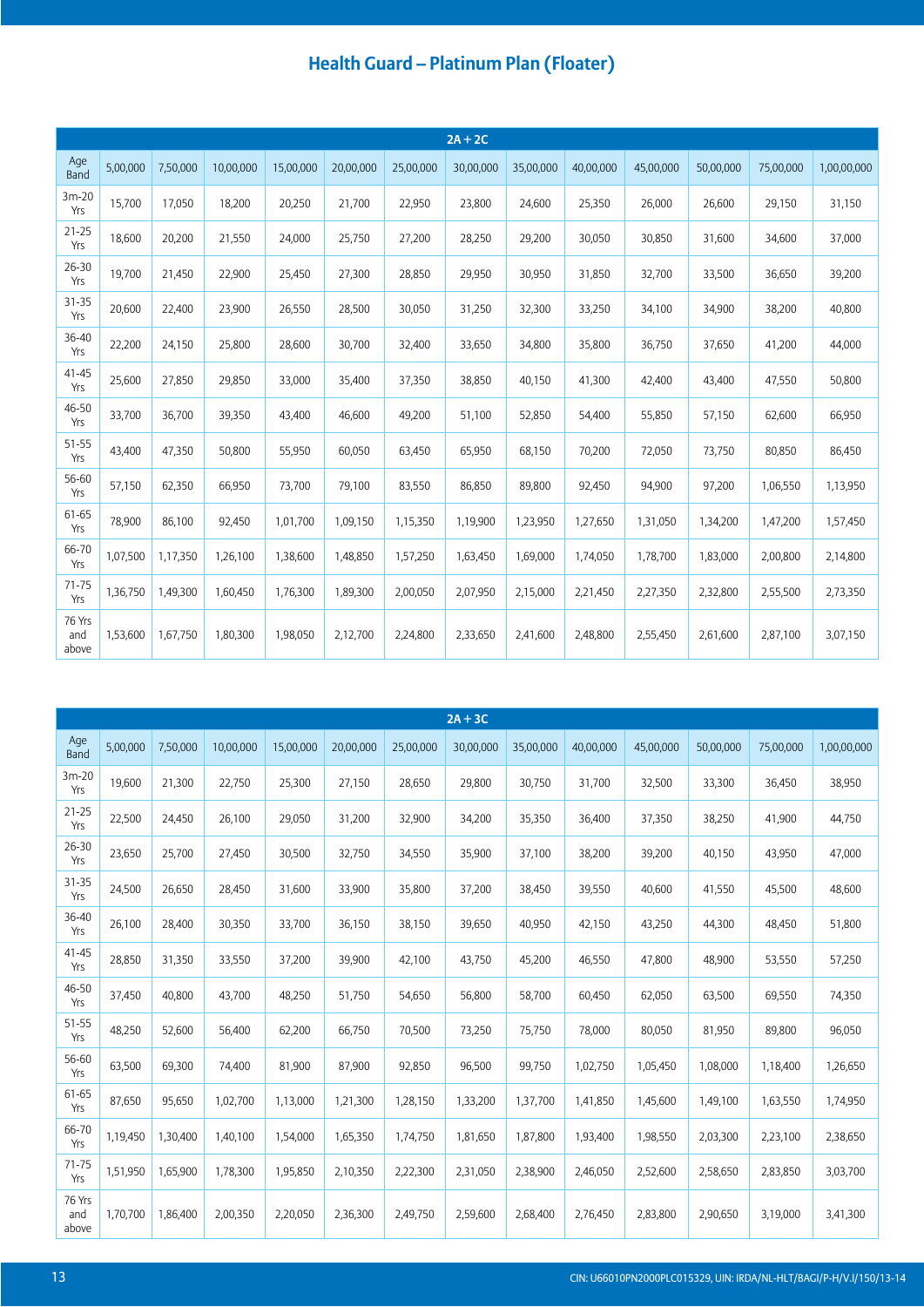|                        |          |          |           |           |           |           | $2A + 4C$ |           |           |           |           |           |             |
|------------------------|----------|----------|-----------|-----------|-----------|-----------|-----------|-----------|-----------|-----------|-----------|-----------|-------------|
| Age<br>Band            | 5,00,000 | 7,50,000 | 10,00,000 | 15,00,000 | 20,00,000 | 25,00,000 | 30,00,000 | 35,00,000 | 40,00,000 | 45,00,000 | 50,00,000 | 75,00,000 | 1,00,00,000 |
| $3m-20$<br>Yrs         | 23,500   | 25,550   | 27,300    | 30,350    | 32,600    | 34,400    | 35,750    | 36,950    | 38,000    | 39,000    | 39,950    | 43,700    | 46,750      |
| $21 - 25$<br>Yrs       | 26,400   | 28,700   | 30,650    | 34,100    | 36,600    | 38,650    | 40,150    | 41,500    | 42,700    | 43,850    | 44,900    | 49,150    | 52,550      |
| $26 - 30$<br>Yrs       | 27,550   | 29,950   | 32,000    | 35,600    | 38,150    | 40,300    | 41,850    | 43,250    | 44,550    | 45,700    | 46,800    | 51,250    | 54,750      |
| 31-35<br>Yrs           | 28,450   | 30,900   | 33,000    | 36,700    | 39,350    | 41,550    | 43,150    | 44,600    | 45,900    | 47,100    | 48,200    | 52,750    | 56,400      |
| 36-40<br>Yrs           | 30,050   | 32,650   | 34,900    | 38,750    | 41,550    | 43,900    | 45,600    | 47,100    | 48,500    | 49,750    | 50,950    | 55,750    | 59,600      |
| $41 - 45$<br>Yrs       | 32,750   | 35,600   | 38,100    | 42,250    | 45,300    | 47,850    | 49,700    | 51,350    | 52,900    | 54,300    | 55,550    | 60,850    | 65,000      |
| 46-50<br>Yrs           | 41,200   | 44,850   | 48,100    | 53,050    | 56,950    | 60,150    | 62,500    | 64,600    | 66,500    | 68,250    | 69,850    | 76,500    | 81,800      |
| 51-55<br>Yrs           | 53,050   | 57,850   | 62,050    | 68,400    | 73,400    | 77,550    | 80,600    | 83,300    | 85,750    | 88,050    | 90,150    | 98,800    | 1,05,650    |
| 56-60<br>Yrs           | 69,850   | 76,200   | 81,800    | 90,050    | 96,700    | 1,02,150  | 1,06,150  | 1,09,750  | 1,13,000  | 1,16,000  | 1,18,800  | 1,30,250  | 1,39,300    |
| 61-65<br>Yrs           | 96,400   | 1,05,200 | 1,13,000  | 1,24,250  | 1,33,450  | 1,41,000  | 1,46,550  | 1,51,500  | 1,56,000  | 1,60,150  | 1,64,000  | 1,79,900  | 1,92,450    |
| 66-70<br>Yrs           | 1,31,400 | 1,43,450 | 1,54,150  | 1,69,400  | 1,81,900  | 1,92,200  | 1,99,800  | 2,06,550  | 2,12,750  | 2,18,400  | 2,23,650  | 2,45,400  | 2,62,550    |
| $71 - 75$<br>Yrs       | 1,67,150 | 1,82,500 | 1,96,100  | 2,15,450  | 2,31,350  | 2,44,500  | 2,54,150  | 2,62,800  | 2,70,650  | 2,77,850  | 2,84,550  | 3,12,250  | 3,34,100    |
| 76 Yrs<br>and<br>above | 1,87,750 | 2,05,050 | 2,20,350  | 2,42,050  | 2,59,950  | 2,74,750  | 2,85,550  | 2,95,250  | 3,04,100  | 3,12,200  | 3,19,700  | 3,50,900  | 3,75,450    |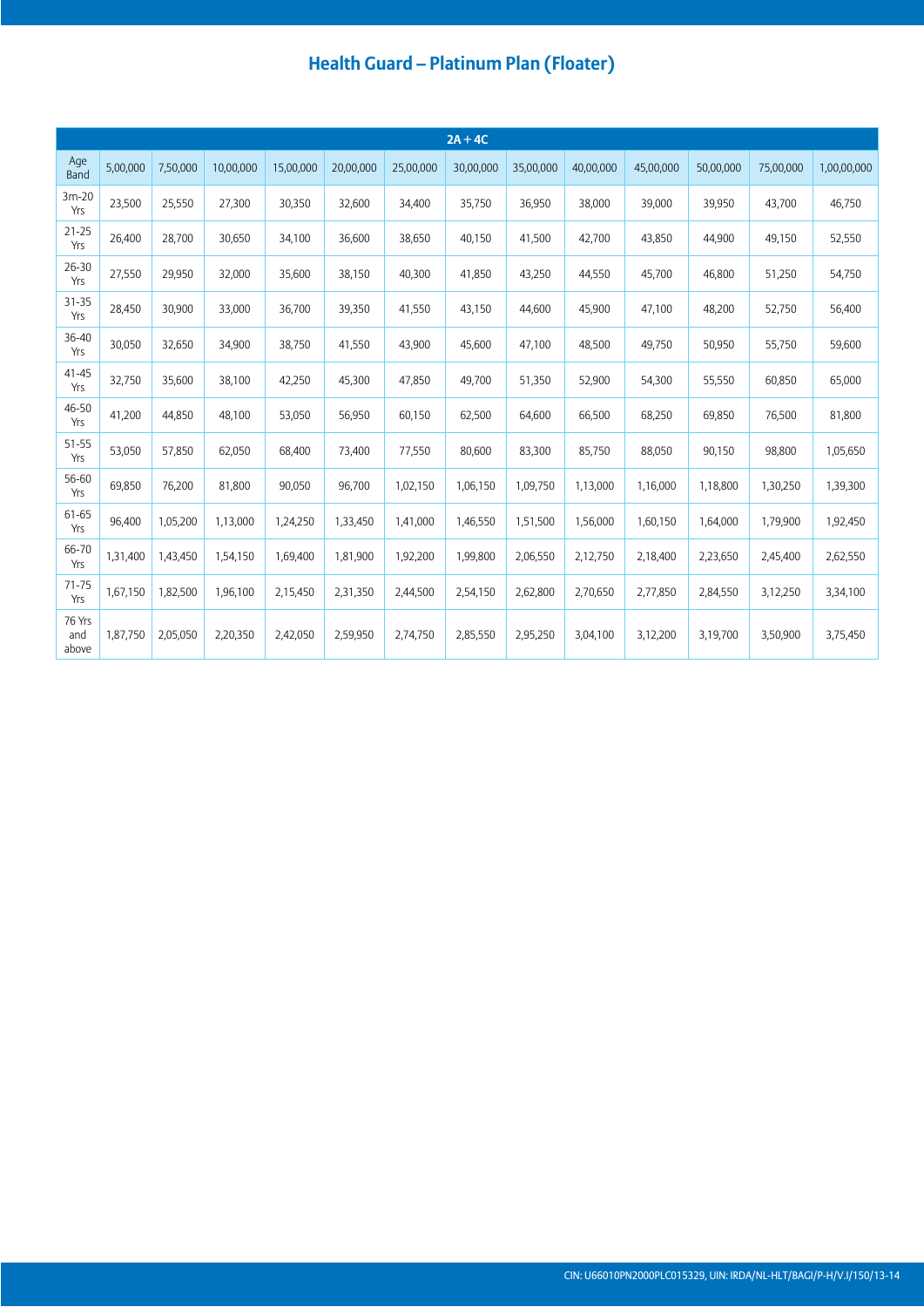|        | Section 3. Critical Illness |           |            |            |               |            |                    |  |  |  |
|--------|-----------------------------|-----------|------------|------------|---------------|------------|--------------------|--|--|--|
|        |                             |           |            |            | Age(in years) |            |                    |  |  |  |
| Option | Sum Insured                 | 6-25years | 26-40years | 41-45years | 46-50years    | 51-55years | 56 years and above |  |  |  |
| A      | 1,00,000                    | 200       | 425        | 800        | 1.200         | 1,750      | 3,000              |  |  |  |
| B      | 1,50,000                    | 300       | 638        | 1.200      | 1.800         | 2,625      | 4.500              |  |  |  |
| C      | 2,00,000                    | 400       | 850        | 1.600      | 2,400         | 3,500      | 6,000              |  |  |  |
| D      | 3,00,000                    | 600       | 1275       | 2,400      | 3,600         | 5,250      | 9,000              |  |  |  |

| Section 4. Personal Accident |             |         |  |  |  |  |  |  |
|------------------------------|-------------|---------|--|--|--|--|--|--|
| Option                       | Sum Insured | Premium |  |  |  |  |  |  |
|                              | 2,00,000    | 375     |  |  |  |  |  |  |
|                              | 3,00,000    | 563     |  |  |  |  |  |  |
|                              | 4,00,000    | 750     |  |  |  |  |  |  |
|                              | 5,00,000    | 938     |  |  |  |  |  |  |

| Section 5. Education Grant |             |         |  |  |  |  |  |  |
|----------------------------|-------------|---------|--|--|--|--|--|--|
| Option                     | Sum Insured | Premium |  |  |  |  |  |  |
|                            | 2,00,000    | 120     |  |  |  |  |  |  |
|                            | 3,00,000    | 180     |  |  |  |  |  |  |
|                            | 4,00,000    | 240     |  |  |  |  |  |  |
|                            | 5,00,000    | 300     |  |  |  |  |  |  |

|        | Section 6. Householders Contents |         |  |  |  |  |  |  |  |
|--------|----------------------------------|---------|--|--|--|--|--|--|--|
| Option | Sum Insured                      | Premium |  |  |  |  |  |  |  |
|        | 1,00,000                         | 400     |  |  |  |  |  |  |  |
|        | 2,00,000                         | 800     |  |  |  |  |  |  |  |
|        | 3,00,000                         | 1,200   |  |  |  |  |  |  |  |
|        | 4,00,000                         | 1,600   |  |  |  |  |  |  |  |

| Section 7. Traveling Baggage |             |         |  |  |  |  |  |  |  |
|------------------------------|-------------|---------|--|--|--|--|--|--|--|
| Option                       | Sum Insured | Premium |  |  |  |  |  |  |  |
|                              | 10,000      | 200     |  |  |  |  |  |  |  |
|                              | 20,000      | 400     |  |  |  |  |  |  |  |
|                              | 30,000      | 500     |  |  |  |  |  |  |  |
|                              | 40,000      | 800     |  |  |  |  |  |  |  |

| Section 8. Public Liability |             |         |
|-----------------------------|-------------|---------|
| Option                      | Sum Insured | Premium |
|                             | 2,00,000    | 100     |
|                             | 3,00,000    | 150     |
|                             | 4,00,000    | 200     |
|                             | 5,00,000    | 250     |